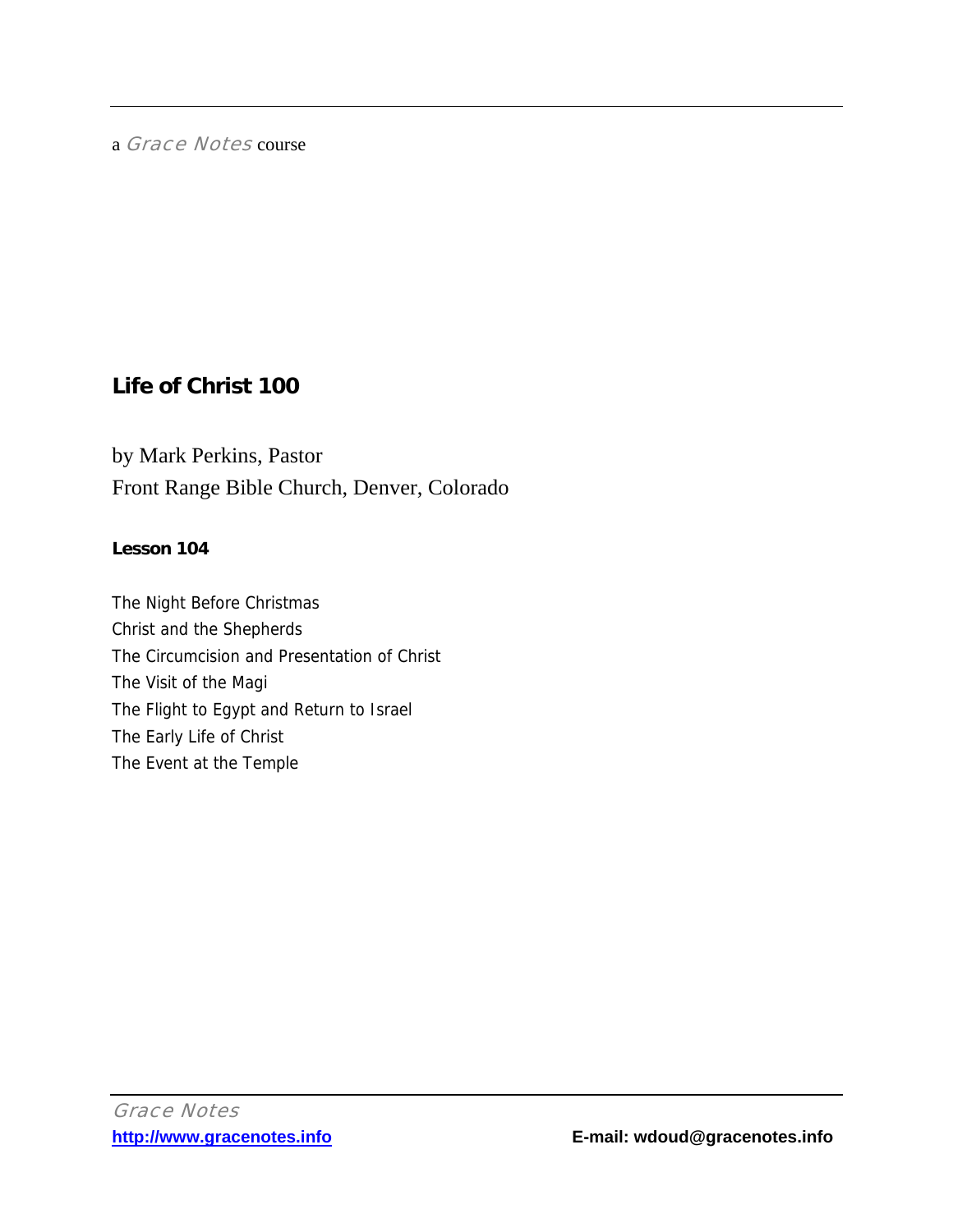# Life of Christ 104

# **Contents**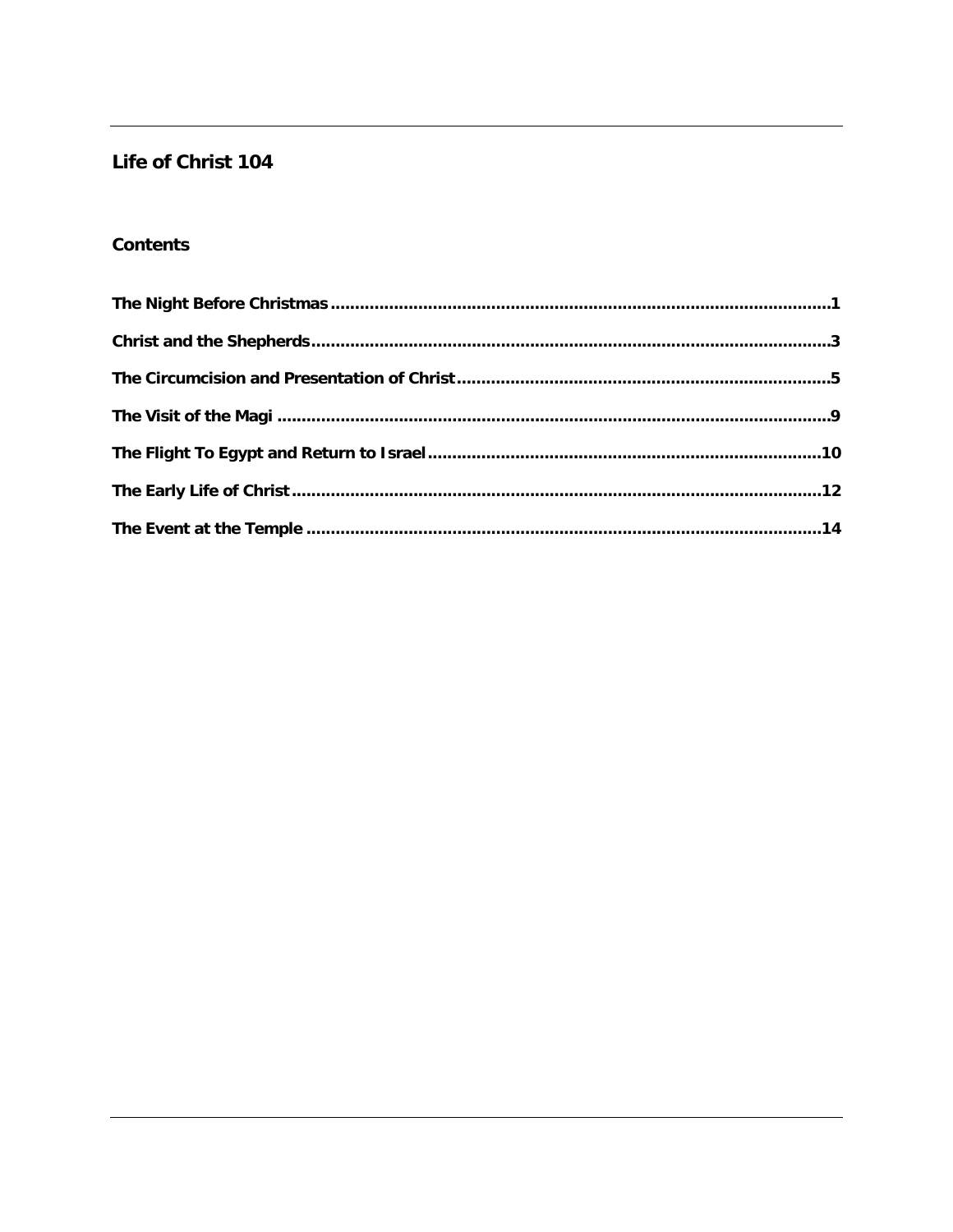## <span id="page-2-0"></span>**The Night Before Christmas**

On the night before Christmas, God gave Christ the authority to establish His kingdom on earth.

**Daniel 7:13,14**, "I did behold in the night visions, and look! There came with the clouds of heaven one like the Son of Man; and he came to the Ancient of days, and was presented before Him. And to Him was given dominion and honor and a kingdom, that all peoples, nations, and languages should serve Him. His dominion is an everlasting dominion which shall not pass away and his kingdom one that shall not be destroyed."

The setting of this verse is before the incarnation of Jesus Christ. It cannot occur at any time during the incarnation, because such would violate the tenet of kenosis as spelled out in Phil 2:58.

It could not have occurred during the three days before the resurrection, because John 3:35 indicates that Christ had already received the authority from God, and this was some three years before.

Daniel also gives the purpose of the kingdom as a universal service of Christ. Therefore this giving must have taken place before Christ even offered His kingdom to the Jews. With kenosis, that leaves only a time before the incarnation.

Although the timing of the passage in the chapter seems to be after the judgment of the Great White Throne, which Daniel's vision reveals in verses ten and eleven, verse twelve is the decisive verse.

Verses ten and eleven clearly stand at the Great White Throne and beyond into the eternal state, as confirmed by Daniel 12:1 and Revelation 20:1115. Verse twelve, however, jumps back to the first three beasts of Daniel 7:46. There are four beasts in the chapter. The fourth one is the beast of the tribulation, destroyed by the return of Christ.

In each case the beasts are metaphors that illustrate nations or groups of nations, Daniel 7:17, "These great beasts, which are four in number, are four kings who will arise from the earth."

The first three are nations after Daniel, yet before the incarnation. They are somewhat parallel with the parts of the statue in chapter two.

"The first was like a lion and had the wings of an eagle. I kept looking until its wings were plucked, and it was lifted up from the ground and made to stand on two feet like a man; a human mind also was given to it." This is Persia.

"And behold, another beast, a second one, resembling a bear. And it was raised up on one side, and three ribs were in its mouth between its teeth; and thus they said to it, 'Arise, devour much meat!'" This is Greece.

"After this I kept looking, and behold, another one, like a leopard, which had on its back four wings of a bird; the beast also had four heads, and dominion was given it." This is Rome.

Since these are just before the incarnation, and the fourth beast is tribulational, and since the giving of authority took place before the incarnation, we can place the time of verse 13 and 14 at the night before Christmas with confidence.

Daniel's curiosity concentrates on the fourth beast, the one of the tribulation, v.19. Also, notice that the passage skips over the intercalation of the church age. The four beasts are consecutive in the passage.

What happened on that night before Christmas?

Christ came with the clouds. These clouds are elect angels, attending Jesus Christ.

Christ came to heaven from earth, where He functioned as the angel of Yahweh.

He approached the throne of God, and was presented to Him. The presenting official or officials are not mentioned by name. For this occasion we can place Michael, the archangel here. Perhaps also Gabriel, the kings' herald is also involved.

God, the Ancient of days (a reference to His eternal nature), gives Christ dominion, honor, and a kingdom. Dominion is authority to rule. This is specific authority to rule over planet earth.

- The first Adam surrendered that authority with his sin of abrogation of responsibility. He gave up the earth to be like the woman in sin.
- The last Adam, Jesus Christ, came to earth to retake that authority.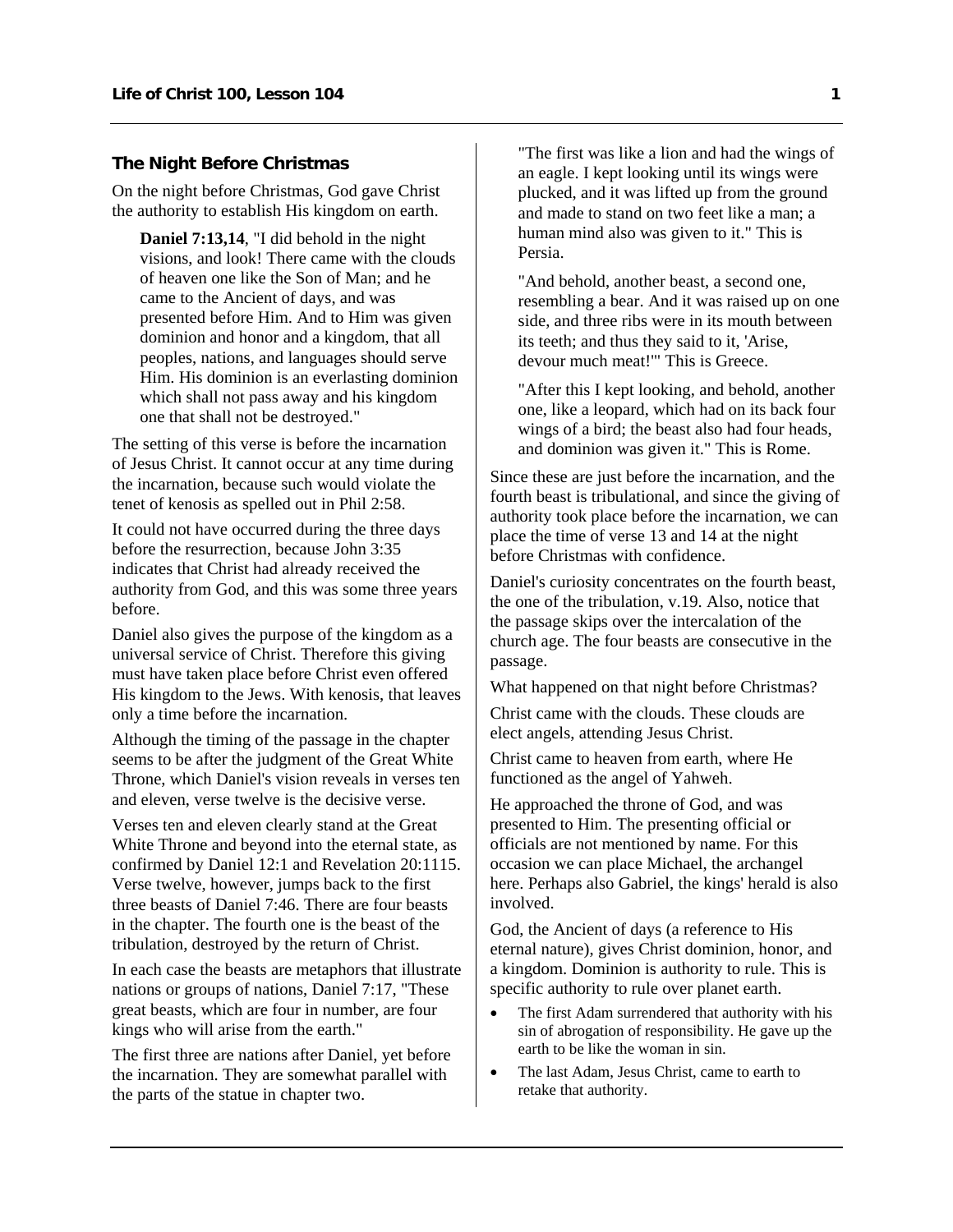- However, in order to exert His authority, Christ must have the assent of the ruled. This He has yet to get.
- The dominion is everlasting Christ will never relinquish it.
- Honor is the respect that makes one fit to rule.
- Authority without respect is ineffective. Whereas authority is nominative, honor must be earned.
- There is a difference between authority and moral authority. Moral authority is the true right to rule. The Greek word exousia describes moral authority.
- This is given to Christ by God through the Word and the ministry of God the Holy Spirit. On two occasions, God would express His pleasure with the moral authority of Christ: at His baptism, and at the transfiguration.

Then there is the kingdom itself.

- The purpose of the kingdom is for the unification of all peoples of the earth in service to Him.
- This is the millennial kingdom of Jesus Christ. It was given at this moment, and stands waiting for His people.
- This kingdom is everlasting, and cannot be destroyed.

And in a moment's time, Christ left.

**Philippians 2:5-8**, "Have this attitude in yourselves which was also in Christ Jesus, who, although He existed in the form of God, did not regard equality with God a thing to be grasped, but emptied Himself, taking the form of a bondservant, and being made in the likeness of men. And being found in appearance as a man, He humbled Himself by becoming obedient to the point of death, even death on a cross."

The motive was love God wanted the very best for sinful and unattractive mankind.

**John 3:16.** "For God loved the world so much that He gave His uniquely born Son, so that everyone who believes in Him might not perish, but have eternal life."

At the next moment, Christ was born, the perfect God-man.

**Luke 2:8-14**

At Christ's baptism, God expressed His pleasure in Christ and told all those present of Christ's moral authority.

**Luke 3:22**, "And the Holy Spirit descended upon Him in bodily form like a dove, and a voice came out of heaven, 'Thou art My beloved Son, in Thee I am well pleased.'"

A few weeks later, John the Baptist reflected on the great presentation on the night before Christmas.

**John 3:35**, "The Father loves the Son and has given all things into His hand."

Another stamp of approval came before the inner circle of the disciples.

**Matthew 17:1-5,** "And six days later Jesus took with Him Peter and James and john his brother, and brought them up to a high mountain by themselves. And He was transfigured before them; and his face shone like the sun, and His garments became as white as light. And behold, Moses and Elijah appeared to them, talking with Him. And Peter answered and said to Jesus, 'Lord, it is good for us to be here; if you wish, I will make three tabernacles here, on for You, and one for Moses, and one for Elijah.' While he was still speaking behold, a bright cloud overshadowed them; and behold, a voice out of the cloud, saying, 'This is My beloved Son, with whom I am well pleased; listen to Him!'"

No matter the response of Israel, Christ had to die for sin, and He knew it.

**Luke 22:41,42**, "And He withdrew from them about a stone's throw, and He knelt down and began to pray, saying, 'Father, if Thou art willing, remove this cup from Me; yet not My will, but thine be done.'"

The climax of the Divine sacrifice came at the end of the ordeal on the cross.

**Matthew 27:46,49**, "And about the ninth hour Jesus cried out with a loud voice, saying, 'Eli, Eli, lama sabachthani?' that is, 'My God, My God, why did you forsake me?' And Jesus cried out again with a loud voice, and yielded up His spirit."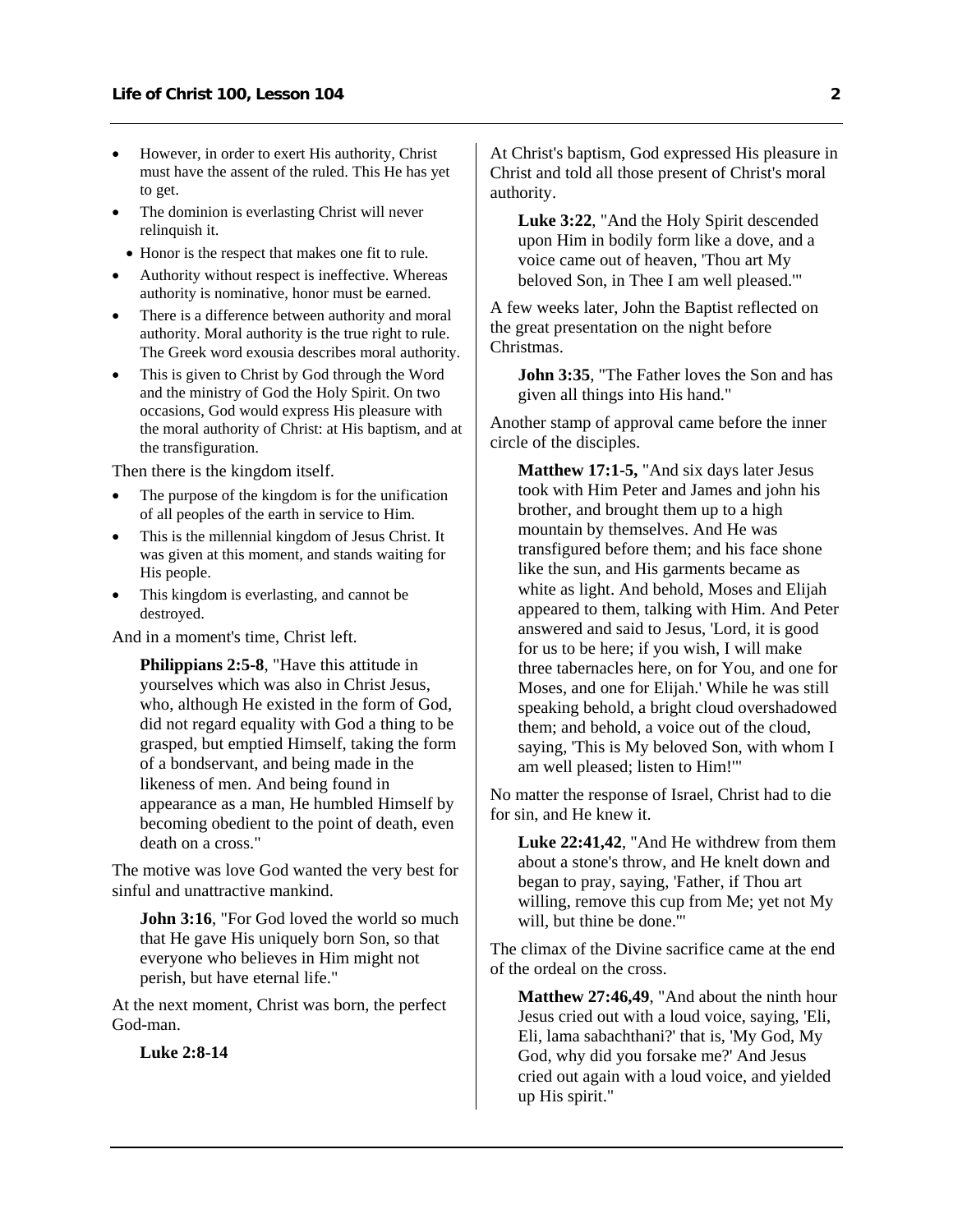<span id="page-4-0"></span>Paul introduced his epistle to the Romans in this way:

**Romans 1:1-3**, "Paul, a bondservant of Christ Jesus, called as an apostle, set apart for the gospel of God, which He promised beforehand through His prophets in the holy Scriptures, concerning His Son, who was born of a descendant of David according to the flesh, who was declared the Son of God with power by the resurrection from the dead, according to the spirit of holiness, Jesus Christ our Lord."

After the resurrection Christ reminded His disciples of His authority.

**Matthew 28:18-20**, "And Jesus arrived and spoke to them, saying, "All authority was given to me in heaven and on earth. Therefore, as you go, disciple [teach with authority] all the nations, baptizing them into the name of the Father and the Son and the Holy Spirit, teaching them to keep everything I have commanded you. And behold, I myself am with you all days until the conclusion of the age."

But He also reminded them that the time for His kingdom had not yet arrived.

**Acts 1:6,7**, "And so when they had come together, they were asking Him, saying, 'Lord, is it at this time You are restoring the kingdom to Israel?' He said to them, 'It is not for you to know times or epochs which the Father has fixed by His own authority.'"

But that time is set in the decree, and will surely occur.

**Revelation 1:7**, "Behold, He is coming with the clouds, and every eye will see him, even those who pierced Him; and all the tribes of the earth will mourn over Him. Even so. Amen."

The beginning of Christ's kingdom will be dramatic, and we will be there to see it all.

**Revelation 19:11-16**, "And I saw heaven opened; and behold, a white horse, and He who sat upon it is called Faithful and True; and in righteousness He judges and wages war. And His eyes are a flame of fire, and upon His head are many diadems; and he has a name written upon Him which no one knows except Himself. And he is clothed with a robe dipped in blood; and His name is called the Word of God. And the armies which are in heaven, clothed in fine linen, white and clean, were following Him on white horses. And from His mouth comes a sharp sword, so that with it He may smite the nations; and He will rule them with a rod of iron; and He treads the wine press of the fierce wrath of God, the Almighty. And on His robe and on His thigh He has a name written, 'KING OF KINGS, AND LORD OF LORDS."

#### **Christ and the Shepherds**

**Luke 2:8-20**, "And some shepherds in the same region there were bivouacking and diligently keeping guard over their flock by night. And an angel of the Lord suddenly stood before them, and the glory of the Lord shone around them, and they were afraid with great fear. And the angel said to them, 'Do not be afraid; for behold, I am announcing to you good news of a great joy which will be for all the people; because there was born for you today in the city of David a Savior, who is Christ the Lord. And this is the sign for you: you will find a baby wrapped in cloths and lying in a manger.' And all of a sudden there was together with the angel a multitude of the heavenly army praising God, and saying, 'Glory to God in the highest, and on earth peace among respectable men.' And it came about after the angels had gone from them into heaven, that the shepherds were saying to one another, 'Let us go straight to Bethlehem then, and let us see this event that has happened which the Lord has made known to us.' And they came in haste and found their way to Mary and Joseph and the baby laying in the manger. Now seeing this, they made known the statement which had been spoken them concerning this Child. And all who heard wondered at the things which were told them by the shepherds. And Mary treasured all these matters, pondering them in her heart. And the shepherds returned, glorifying and praising God over all that they had heard and seen, just as it had been told to them."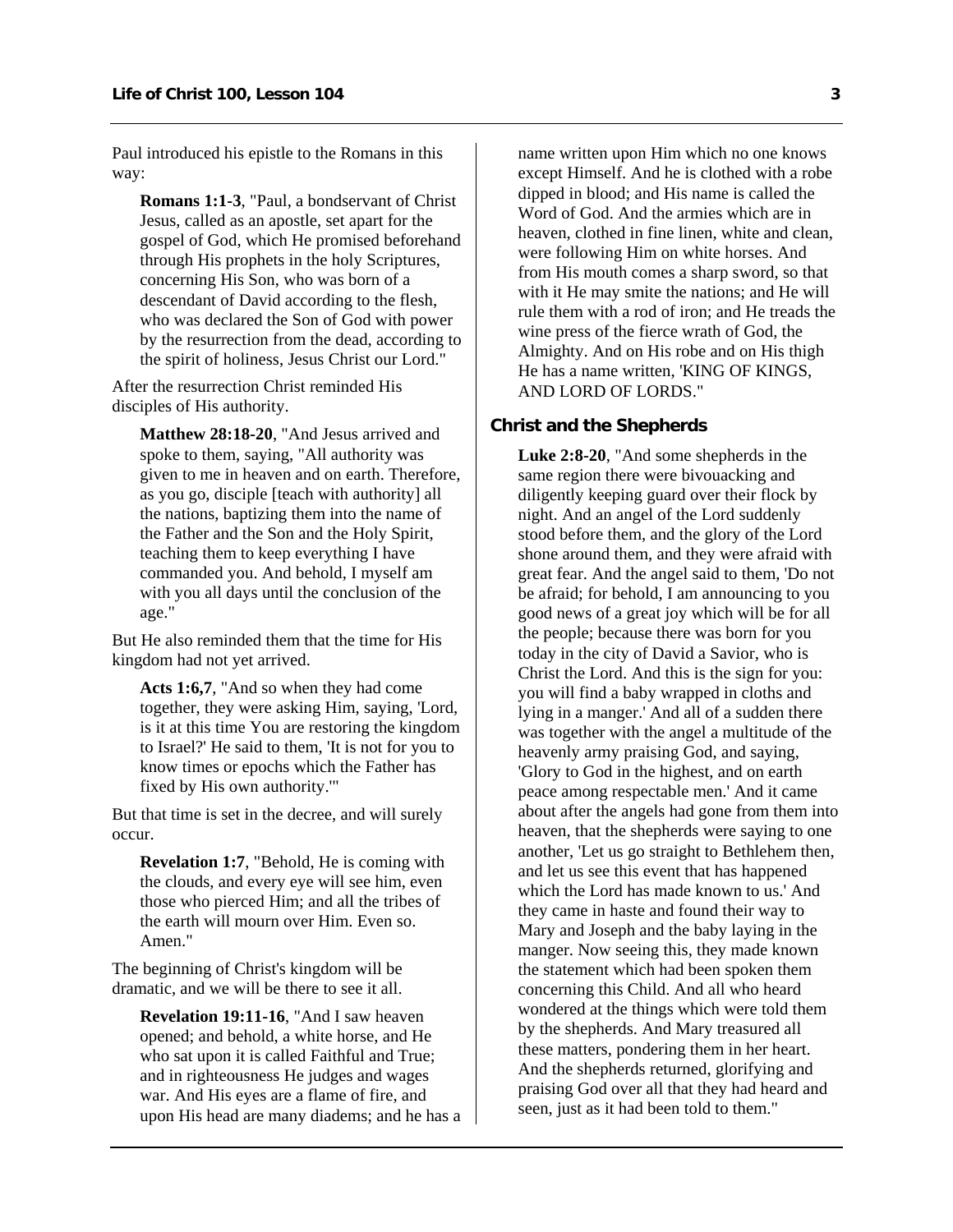#### Greek notes.

The shepherds were "AGRAULOUNTES" bivouacking, or staying outside overnight. It is from the noun AGORA, which means outside, and the noun AULAZOMAI, which means to lodge, or stay away from home.

While they were there, they PHULASSONTES PHULAKAS, which is a very strong way to say that they kept guard.

It was in this same region that David watched over his flocks. It was in this same region that the temple flocks were kept. We cannot confirm it, but it may be that these shepherds watched the temple flocks.

The angel of the Lord EPESTE., which literally means to stand over someone. The glory of the Lord shone around them. This is described by the verb PERILAMPO.

The shepherds were EPHOBE.THE.SAN PHOBON MEGAN. Afraid with great fear.

The angel EUAGGELIZOMAI the word from which we get the English evangelize. The herald of the king is announcing His arrival. First the angel makes it very clear that this is great news a great joy for all the people. Then he describes the news in detail. It is important to note that the angel concentrates on Christ as the savior. The herald of the king of kings and Lord of Lords directs his listeners to the mission of the first advent, which is redemption of the soul.

The sign which will reveal the truth of the matter to the shepherds is unique. A baby wrapped in cloths and lying in a manger. This is why Christ had to be born in a stable, and why there was no room at the inn. Because it would provide a unique setting which could be used as a sign of the veracity of God. If one is true, the sign, then the other is true as well, the savior.

The verb EXAIPHNE.S means literally out of a sudden. Our English 'all of a sudden' works also.

The multitude of the heavenly army is PLE.THOS STRATIAS OURANIOU, and it is literally an army. They appeared to angels, praising God and saying specific things. These things were recorded by Luke in the form of verse, so they may indeed have been singing a song.

They praise God first, worshipping Him for what He has accomplished in the birth of Christ. Second, they give a message of good will to men on earth. They wish peace [eirene] to respectable men. The word for respectable is eudokias, which means to think well of someone. It is literally "well thought of men".

The angels leave, and so the shepherds have a brief discussion among themselves as to what they should do. It is a decisive and quick meeting They say, "let us go through immediately to Bethlehem". In the English, Let's go straight to Bethlehem. The syntax suggests that this is an urgent and repetitive meeting. They recognize clearly that the Lord made known to them this event, and so they take off in haste [SPEUDO] and search and find [ANEURISKO] the stable where the Christ child lies.

The first thing that the shepherds do when they arrive is recount the events of the evening to Joseph and Mary, and everyone there (apparently there were others) wondered at the things which were told them. Mary treasured [SUNTEREO] these things in her heart, putting them together [SUMBALLO] in her heart.

Mary was thinking about these things, and throwing them together so that she had a full understanding of the events of the last few months. She treasured these things they were precious to her, because she knew that her savior was born.

The shepherds had to get back to their flocks, but they left glorifying and praising God over everything which they heard and seen, just as it was spoken to them. Their worship is directed toward the veracity of God, and there is two levels to this veracity, one of which is not mentioned. The first level is the immediate, obvious one. The events of the night fulfilled what had been spoken to them by the angel. The second level is that everything spoken by the prophets of old, everything in the Mosaic Law, was now coming to pass on this night.

These shepherds no doubt had a great sense of destiny before the angel ever came that night. They watched over flocks near the city of David's birth, and near where David himself shepherded. Therefore, when the chief shepherd arrived, they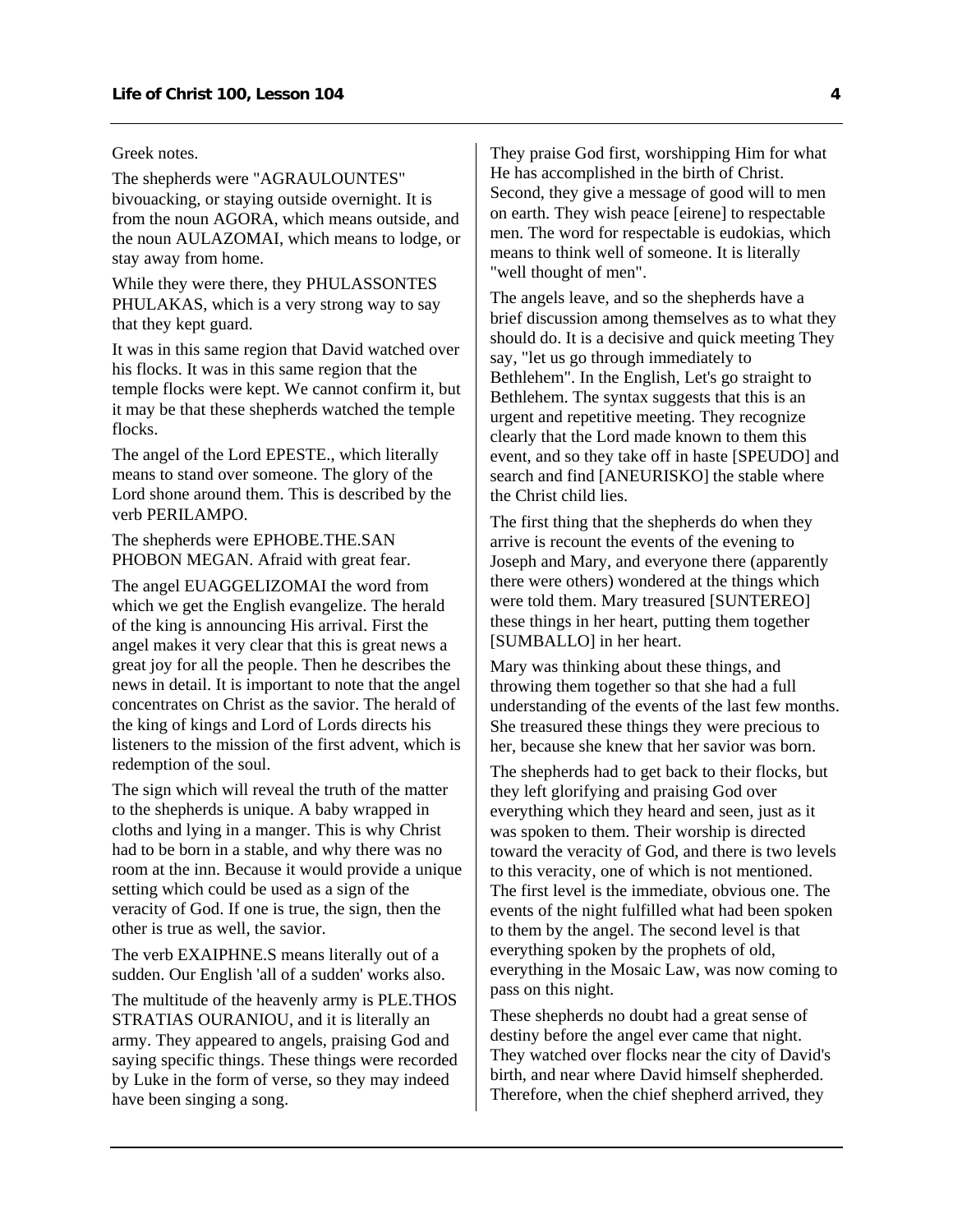<span id="page-6-0"></span>knew the implications. They were shepherds in the region of the temple flocks.

We cannot be completely sure if their flock was the flock, but even if they were only near, they would have known much about the temple flock, and they would have been acquainted with the temple flock shepherds.

The lamb of God was born that night, and everything in the ritual system was fulfilled in that baby in the manger. Everything that they knew of the ritual system would have come to mind as the angels appeared, and as they rushed to the stable, and as they saw the fulfillment of the sign.

It was what the shepherds knew beforehand that gave meaning to the events of that night. It was especially appropriate that the shepherds should come to see the chief shepherd and the lamb of God in that baby that night. And they went away glorifying God, because what they knew before went together with what they knew now.

The Davidic, Mosaic, and Abrahamic covenants were all fulfilled in Christ, and the shepherds knew it.

### **Lessons from the Passage**

The quality of our worship is directly related to the amount of Bible Truth that we understand in our hearts. This was true for both Mary and the Shepherds. It is very clear that Mary understands the significance of the birth of her child. Because of this, she treasures those significant things in her heart.

The shepherds worshipped, not because they were neophytes to the faith, but because they had waited faithfully for the Messiah, and knew God already. This is the interpretation which best explains their actions. The shepherds were quite willing to go check out the sign which the angel had provided. They glorify God even as the angels had done just a little while before when the army of heaven was visible to them.

Therefore, the more you know of Bible Truth, the greater your worship and praise of God will be, for God is the author, and the Bible is the mind of Christ. The more you know of Bible Truth, the greater appreciation you will have of the grace of God as it is revealed in the events of your life.

You cannot interpret the events of your life in the right way without the truth. When you do have the truth, the events of your life have meaning.

There is more to this life than the visible there is an invisible realm which is far more important, and which adds meaning and importance to our own visible lives.

The angels rejoiced on that night for what God had accomplished in the birth of Christ. That the elect angels rejoiced gives us an indication of the mood in the enemies' camp on that very same night. It must have been gloomy indeed. Insofar as we take part in the invisible realm of conflict, we add meaning and importance to our lives in the same measure.

God reveals Himself in the first advent His grace and power are revealed in the birth of Christ.

- Through the virgin pregnancy and birth.
- Through the birth of John the Baptist.
- Through the child in the manger.
- Through the minds and hearts of those who were prepared for the first advent of Jesus Christ.

This advent had to do with the redemption of sins.

### **The Circumcision and Presentation of Christ**

### **Luke 2:21-38**

Christ was circumcised according to the decree of the Law. Circumcision was the ritual performed on male babies on the eighth day of their life. It included the cutting away of the foreskin of a child, and a few words spoken in remembrance.

The ritual recalled the first circumcision, which was Abraham. It was a ritual which represented the cutting away of the scar tissue on Abraham's soul, and his advance to maturity. So every Jewish male child was circumcised after the pattern of their forbear, to remind them of the importance of spiritual growth.

**Romans 2:25-29**, "For indeed circumcision is of value if you practice the Law; but if you are a transgressor of the Law, your circumcision has become uncircumcision. So if the uncircumcised man keeps the requirements of the Law, will not his uncircumcision be regarded as circumcision? And he who is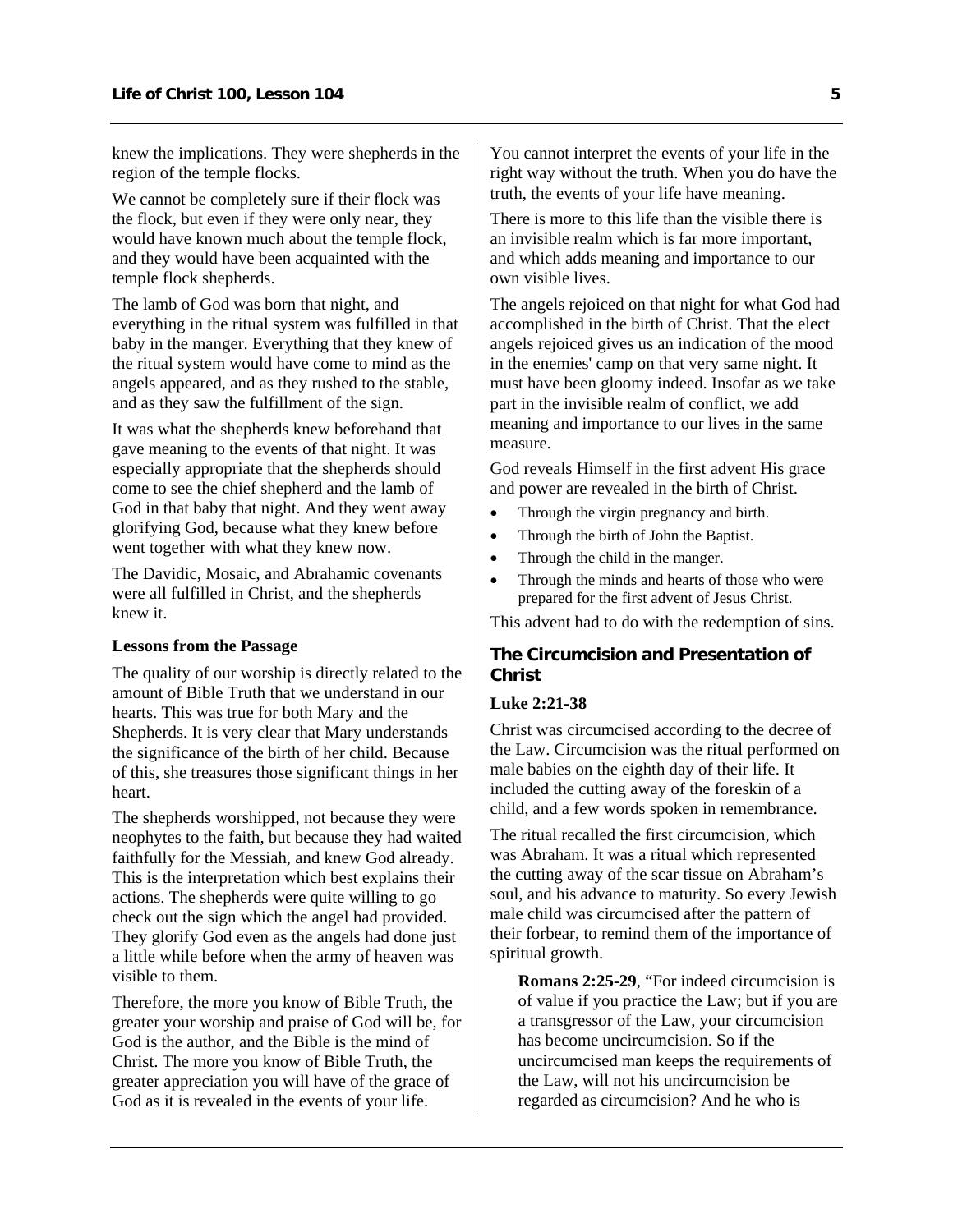physically uncircumcised, if he keeps the Law, will he not judge you who though having the letter of the Law and circumcision are a transgressor of the Law? For he is not a Jew who is one outwardly, nor is circumcision that which is outward in the flesh. But he is a Jew who is one inwardly; and circumcision is that which is of the heart, by the Spirit, not by the letter; and his praise is not from men, but from God."

Christ fulfilled the Law to represent that He too as a man would have to grow up spiritually. Indeed he would.

**Luke 2:22-24**, "And when the days were fulfilled for their purification according to the Law of Moses, they brought Him up into Jerusalem to present Him to the Lord, just as it has been written the Law of the Lord, 'Every first born male that opens the womb will be called holy to the Lord.' and to offer a sacrifice according to what was said in the law of the Lord, 'A Pair of turtledoves, or two young pigeons.'"

The reference for the purification of the woman is:

**Leviticus 12:2-8**, "When a woman gives birth and bears a male child, then she shall be unclean for seven days, as in the days of here menstruation she shall be unclean. On the eighth day the flesh of his foreskin shall be circumcised. Then she shall remain in the blood of her purification for thirty-three days; she shall not touch any consecrated thing, nor enter the sanctuary until the days of her purification are completed. But if she bears a female child, then she shall be unclean for two weeks, as in her menstruation; and she shall remain in the blood of her purification for sixty-six days. When the days of here purification are completed, for a son or for a daughter, she shall bring to the priest at the doorway of the tent of meeting a one year old lamb for a burnt offering and a young pigeon or a turtledove for a sin offering. Then he shall offer it before the Lord and make atonement for her, and she shall be cleansed from the flow of her blood. This is the law for her who bears a child, whether a male or a female. But if she cannot afford a lamb, then she shall take two turtledoves or two young pigeons, the one for a burnt offering and the other for a sin offering; and the priest shall make atonement for her, and she will be clean."

The woman's purification had a practical function related to health and hygiene; but there is also a representation here related to original sin.

The purification of the male child begins with a Sabbath period, and commemorates the original creation of man. That purification then continues for thirty-three more days, for a total of forty. Forty was the number of purification from sin by means of doctrine forty days and forty nights of the flood; forty years in the wilderness. So there is circumcision for spiritual growth and forty days for purification by it.

The female child required fourteen days for the first period of purification, representing her place as second in creation or perhaps it took two Sabbaths to adore the woman. Then sixty six more days for a total of eighty, a double wilderness experience for her.

That Joseph and Mary gave the two turtledoves or pigeons in place of the lamb tells of their financial station in life: they were quite poor.

The burnt offering and the sin offering were related to the imputation of the righteousness of Christ and Adam's sin respectively. They commemorated the first born in such a way as to call to mind the Passover, and thus the work of Christ. Exodus 13:1.

The Passover is recorded in Exodus chapter 12.

The firstborn's holiness comes directly from the firstborn of God, Jesus Christ. Everything was done properly with regard to Jesus Christ, even though He did not require it. The propriety of these acts was quite poignant, and even ironic.

#### Luke 2:25-35

So they came to the temple for Christ's dedication and Mary's purification. Simeon and Anna and others were there in the temple. Apparently they were part of a regular crowd that was faithful to God and waited for the true Messiah. Both of these people were old, and yet they remained faithful to God even in their old age.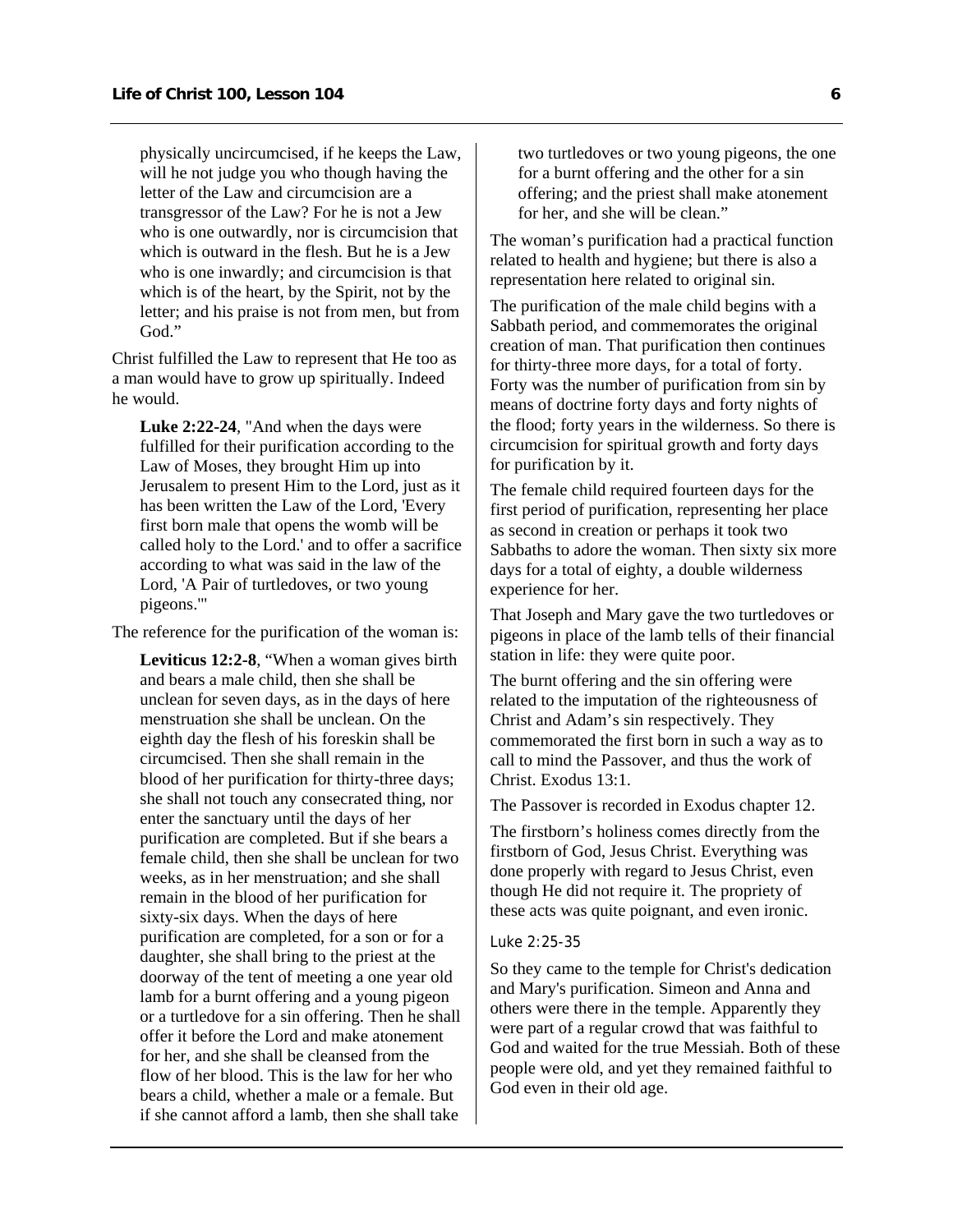Simeon was righteous, DIKAIOS, and well receiving, EULABES. The latter means that he had true humility, a predisposition to obey. PROSDECHOMAI means to wait for some event. It could as easily describe waiting for the bus as for the Messiah. But Simeon is waiting for the encouragement of Israel. PARAKLESIS is a word which means to call someone alongside, as in getting a lawyer, or other kinds of help. It was used for the role of the Messiah. So Simeon is waiting unconcernedly for the Messiah, because he has received word from God.

The pluperfect periphrastic construction is EN and the perfect participle of CHREMATIZO. The latter verb describes the naming of an heir in a Roman adoption ceremony. CHREMA means money, so there is a kind of Christmas connection here.

There is great emphasis on the perfect aspect of this construction, so it concentrates on the irrevocability of this action by God.

So Simeon has been irrevocably told that he will not die before he sees the Messiah, and so in spite of his advanced age he is waiting for Him just as though he was waiting for the bus.

This is certainly the way to wait for Christ's return, which is the rapture. Not by checking your watch every five minutes. The rapture will occur it has been promised. But we know neither the day nor the hour; it is hidden even from Christ.

Simeon is deeply moved by the event, and utters a prayer of thanksgiving, knowing that his life was complete with this event. He asks God to die, a remarkable request indeed. He has done his duty and he has seen what was promised. He calls God a DESPOTA, a lord or master of property. The DESPOTA is a ship's captain. He sees God as the owner of the earth.

The reason for this unusual request is that he has seen the salvation of God. This distinction is made because many were calling themselves God's salvation, but only one was it.

Many call themselves God's salvation even today Buddha, Mohammed, and so on. But there is only one true God man, and that is Jesus Christ. And this provision of salvation is distributed to each individual face to all humanity. The distributive

use of KATA with the noun PROSOPON indicates all this. It portrays both the whole of humanity and every individual face in it.

Simeon furthers this idea by saying that the child is a light of revelation to the Gentiles and the glory of Israel. The Gentiles are the unbelievers of Simeon's world; Christ reveals God. Christ is the glory of Israel He is their crown and greatest child, the fulfillment of all the promise of Abraham, Moses, and David.

And to Mary alone Simeon says something pretty hard...

The child is appointed for the fall and rise of many. PTOSIN means fall, and it describes the violent fall of a person in their death, or the violent destruction of a house or building. The Christ child is appointed for the violent end of many He will judge all of humanity. ANASTASIN means rise from the prone position, or even resurrection. Christ is appointed for the resurrection of many.

All of humanity falls into these two categories. You will either fall because of your unbelief and meet the final violent end of eternity in the Lake of Fire, or you will rise because of your belief and receive a resurrection unto eternity in Heaven.

Simeon continues giving the reason for the appointment of Christ with a statement even about Mary herself.

He calls it a corresponding sign, a SEMEION ANTILEGOMENON. Christ is appointed for something corresponding with regard to Mary; corresponding to what has just been said. ANTI mean 'face to face' when in compound verbs, so this is 'speak face to face.' The idea is that this sign speaks face to face with what has already been said. It does not necessarily contradict it though, and it does not here.

The ROMPHAIA was the heavy broadsword of the Thracians. They used it from horseback with devastating results to the human body. Simeon says a ROMPHAIA will pass through the very soul of Mary. The verb DIERCHOMAI means to 'pass completely through' something. The idea is that wielding the heavy sword from horseback causes it to pass completely through the body of the enemy.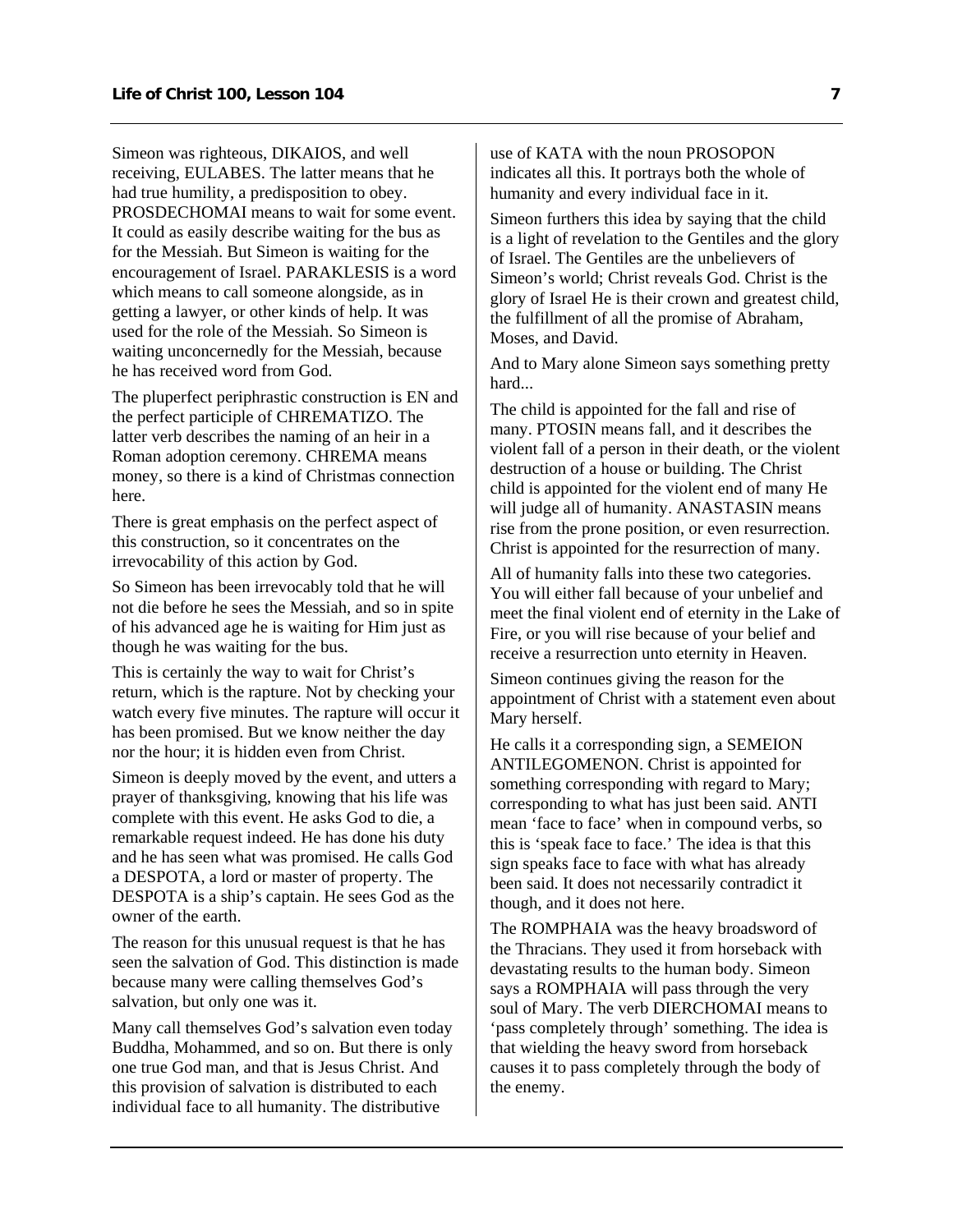Well, this is the sword of the Spirit passing completely through the soul of Mary, and exiting. It is the sword of inspiration.

**Hebrews 4:12,** "For the word of God is living and operational and sharper than any twoedged sword and piercing between the soul and the spirit, joints and marrow, and is the critic of the thoughts and intents of the heart."

Several other verses shed light on this statement:

**Ephesians 6:17**, "And take the sword of the Spirit, which is the word of God."

But especially Revelation, which has the ROMPHAIA in a prominent place.

> **Revelation 1:16**, "In His right hand He held seven stars, and out of His mouth came a sharp two-edged sword; and His face was like the sun shining in its strength."

**Revelation 2:12**, "And to the angel of the church of Pergamum write: The One who has the sharp two-edged sword says this..."

**Revelation 2:16**, "Therefore repent; or else I am coming to you quickly, and I will make war against them with the word of My mouth.

**Revelation 19:15**, "From His mouth comes a sharp sword, so that with it He may strike down the nations, and He will rule them with a rod of iron; and He treads the wine press of the fierce wrath of God, the Almighty."

**Revelation 19:21**, "And the rest were killed with the sword which came from the mouth of Him who sat on the horse, and all the birds were filled with their flesh."

So the sword of the Spirit, which is the word of God, the sharp two-edged sword of the mouth of Jesus Christ will pass through Mary. This will result in the revelation of the reasoning of many hearts. The word of God reveals the reasoning of your heart. It is the critic of the thoughts and intents of the heart. This is portrayed as an event yet future, so that it is not a reference to the virgin pregnancy.

This must be a function of inspiration through her. God the Holy Spirit will inspire her so that she says or writes something that is the measure of

thought for many hearts. Since the famous magnificat is already passed, it is not likely just that, although Simeon could indicate that what she has said will be employed to reveal the thoughts of many.

To this end, Mary did say "He has scattered those who were proud in the thoughts of their heart." However this is not a very exact fit for what Simeon says.

Although Mary makes an occasional appearance in the gospel narratives, nothing comes close to fit the bill of this great announcement.

Acts 1:14 is the last official mention of Mary in the Bible: "These all with one mind were continually devoting themselves to prayer, along with the women, and Mary the mother of Jesus, and with His brothers."

John 19:27 reports that after the crucifixion she lived in the home of John, and yet he mentions her not at all. Mary was likely in her mid to late forties at the time of the death of her son; she may have lived quite long after that.

From Luke's narrative of the nativity of Christ there is some evidence that he has access to Mary. This may well be her legacy that was prophesied by Simeon.

There is no possibility that this statement could lead one to believe in Mariolatry. Participation in inspiration, yes. But we do not worship the writers of the New Testament.

An intriguing possibility exists with Mary as the author of the letter to the Hebrews. Unfortunately, there is just not enough evidence to make a definitive assertion at this time.

## Luke 2:36-38

Anna had been a widow for some fifty or sixty years. She lived a life dedicated to service in the temple with fastings and prayers. Just as Simeon is speaking with Mary, Anna walks up and begins to thank God, and preaches to everyone there on that day.

Notice that she preaches to an exclusive group those who are looking for the redemption of Israel. This was a very mature woman, and there is little doubt that these faithful, Simeon and Anna knew one another. You can envision Anna glancing over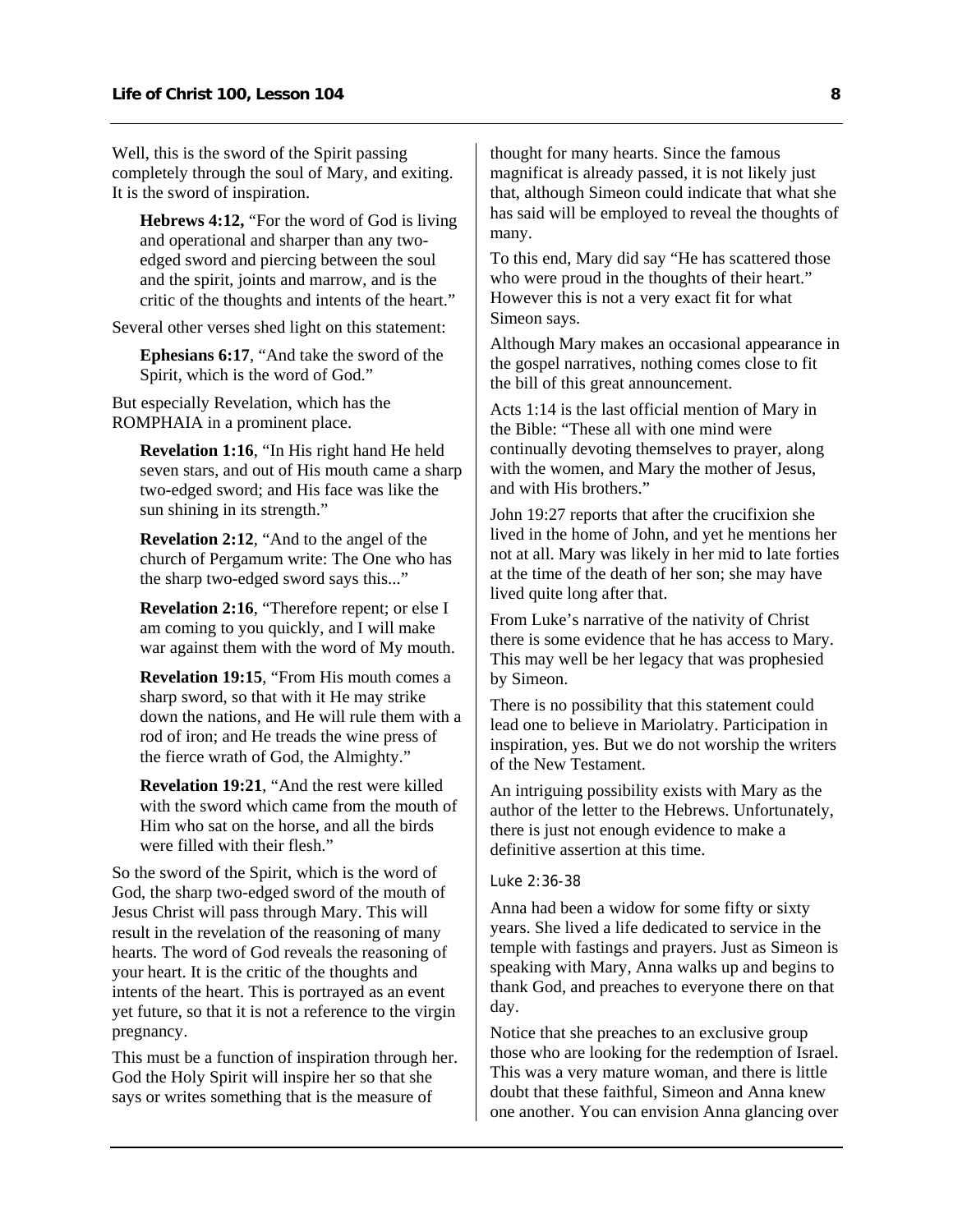<span id="page-10-0"></span>at Simeon as he performs this ritual, and then she sees the light of his face and she knows. She knows!

The nativity story teaches a couple of important lessons.

That God is immanent; that is, He intervenes in the lives of men. This is perhaps the greatest lesson of our lives.

Immanence on the part of God requires responsibility on our part. If God is not responsible for His creation, which is the assertion of deist belief, then man is not responsible to God. But God's intervention puts responsibility squarely in our laps. God therefore requires of us certain things:

- He requires us to depend on His grace for salvation.
- If He did not intervene in our lives, then we would have to produce our own salvation.
- He requires us to depend on Him for our post salvation glorification of Him. It is His grace which accomplishes our achievements in the post salvation plan.
- Grace, and not works is the general rule because of the interventionist attitude of God.

This is why the birth of the Messiah was so very meaningful to men like Simeon and women like Anna. They were relieved to see a visible manifestation of grace and know that they were not responsible for providing their own salvation. You see Simeon say that it is the Lord's salvation, and not his.

Apart from spiritual responsibility, there is a logistical responsibility to provide for ourselves. This is one of the implications of the fall. It is grace and not works. So that with immanence there is an implicit trust in God. This has a profound effect on personal belief and even political philosophy.

The second lesson is imminence, and that is a philosophy of waiting.

Simeon and others had an understanding that the first advent was imminent. Not that it would occur right away, but that it would occur because God had promised it.

Although God has made no such promise with regard to the rapture, that is, that it will occur in our lifetimes, it is an event promised by God, and we are to wait as graciously as Simeon did.

And even if we are not fortunate enough to see the rapture, the ends of our lives are imminent; they may happen at any time.

Living in that imminent state of mind has its impact as well. You can take no vacation from the plan of God. You can make no assumption that you will have plenty of time to grow later. God has already set the date for your end, and you may die at forty.

Therefore do not say to yourself that you will really concentrate on spiritual growth after you raise your children or establish financial security or some other distraction in life. That can be a truly crucial mistake in the arrangement of your priorities.

## **The Visit of the Magi**

Gold, Frankincense, and Myrrh.

#### **Matt. 2:1-12**

This passage records the doings of the magi from the east. There are some things that we do not know about them. We do not know their country of origin. We do not know how many there were. The number three comes from the number of different gifts given to Christ. We are not aware of their royal status they are never called kings.

What is significant is their humility, especially as compared to that of the spiritual leaders of Israel. The spiritual leaders of Israel knew where the child would be born, but they did not go. The Gentile magi did not know where he was to be born, but they found out and went.

Also significant in this passage is the beginning of Herod's scheme to kill the child. Herod wants to know the exact time at which the star of the Magi appeared. He instructs the Magi to search thoroughly for the child. He gives as his reason his desire to worship the child as well. Herod is an evil man, jealous of any who would take his throne.

He was worse than a Gentile; he was a half Jewish Idumaean, a descendant of Esau, a wild desert dwelling type. The Jews considered them with no small amount of prejudice. To make matters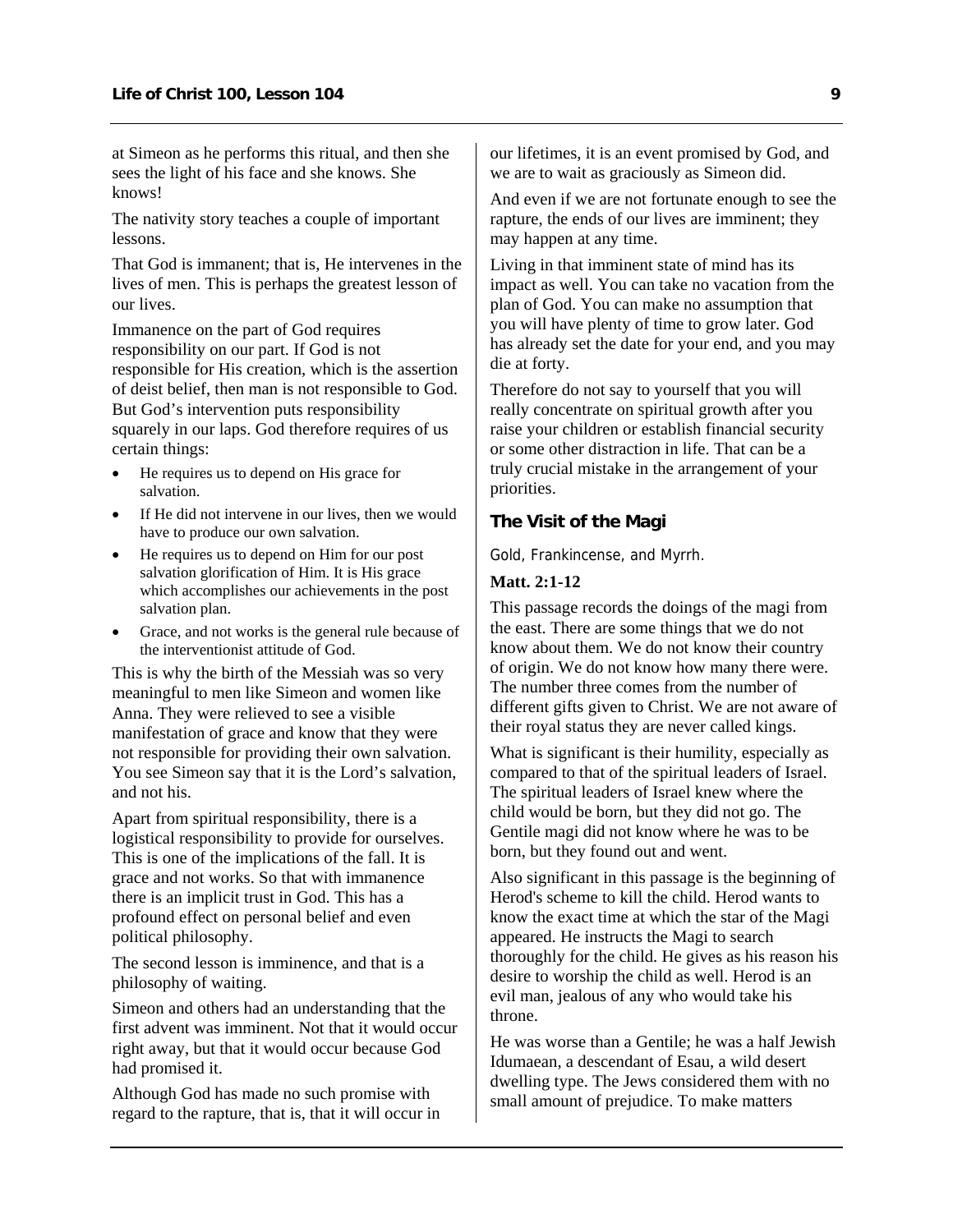<span id="page-11-0"></span>worse, Herod was hardly a model human being. He has been called a monster one who was crafty and cruel, jealous and vain and always quick to seek revenge when wronged.

He came to the throne over the Roman province of Judea through cunning and manipulation of Marc Antony.

He had nine or ten wives. Even the historians lost count after a while.

On the smallest of suspicion he had even his favorite wife, Mariamne, put to death, along with her sons Alexander and Aristobulus.

Even while on his own deathbed, just days before he died he had his own son, his flesh and blood Antipater put to death. Caesar Augustus was heard to say, "It is better to be Herod's hog than his own son!"

Again at his deathbed he ordered all the principle men in Israel to be rounded up and placed in the local stadium, where they could be surrounded by his soldiers and then slain when he died. The reason: so that there would be great mourning at his death.

Herod tried bribing the Jews, so that they would like him, and he could view himself as a successful ruler.

Julius Caesar had given Herod a fantastic and truly royal inaugural celebration back in 37 BC, when Herod took the throne. He always longed for that past glory, when in fact the traditional Roman warning of "sic transit gloria mundi" applied to him more than any other.

The bribes came in the form of a building program that was the very rival of Solomon's. He built monuments and buildings in the Holy Land, and even rebuilt their temple in magnificent fashion, topping it with a golden dome. Other buildings and monuments were undertaken: a temple, a forum, and a theater at Samaria, a great Greco-Roman capital, a temple, and port at Caesarea.

The port was an engineering marvel that even today is remarked upon by the archaeologists who work at the site. Luxurious palaces and fortified retreats were built at Masada, Jerusalem, Jericho, and Herodium, which was near Bethlehem.

In Jerusalem he had baths, a theater, and a Hippodrome constructed. He also promoted Greek and Roman games so that the people might be entertained.

All of these things struck a sour note as any bribe to a slave will. The people really did not want these things. They wanted to be autonomous and free. But in order to be truly free, any people must know God, and that was exactly the problem in Israel.

But what is really significant about this passage is the gifts of the Magi.

Gold was appropriate, since it represented royalty. It did so even in the ritual system of Israel it represented exactly that. It also represented deity.

Frankincense was burned on the incense altar in the Temple. It represented the righteousness of Christ.

Myrrh was used to scent the oil that burned in the golden lampstand of Israel. It was also used to embalm the dead.

These Magi brought the gifts which perfectly portrayed Jesus Christ from the viewpoint of the ritual system, and they were not even Jews! You can see why God led them to Bethlehem. It was entirely appropriate that they should do so, since the Jews would reject Him. This hearkens forward to the church age.

## **The Flight To Egypt and Return to Israel**

Matt 2:13-23

The magi had been in Jerusalem to ask about the location of the Messiah. They figured they could find the information at the capital city.

Since Bethlehem was just five miles from Jerusalem, it was just a couple of hours by foot. Herod had instructed the magi to find the Christ child, so that he could worship him, too. Of course this was a lie. Herod was jealous, irrational, and probably demon possessed. Herod wanted to kill Christ. Because of the short distance between Jerusalem and Bethlehem, Herod would have expected an answer the next day or evening at the latest.

The magi came and worshipped the child, and then returned to their country by a different route. This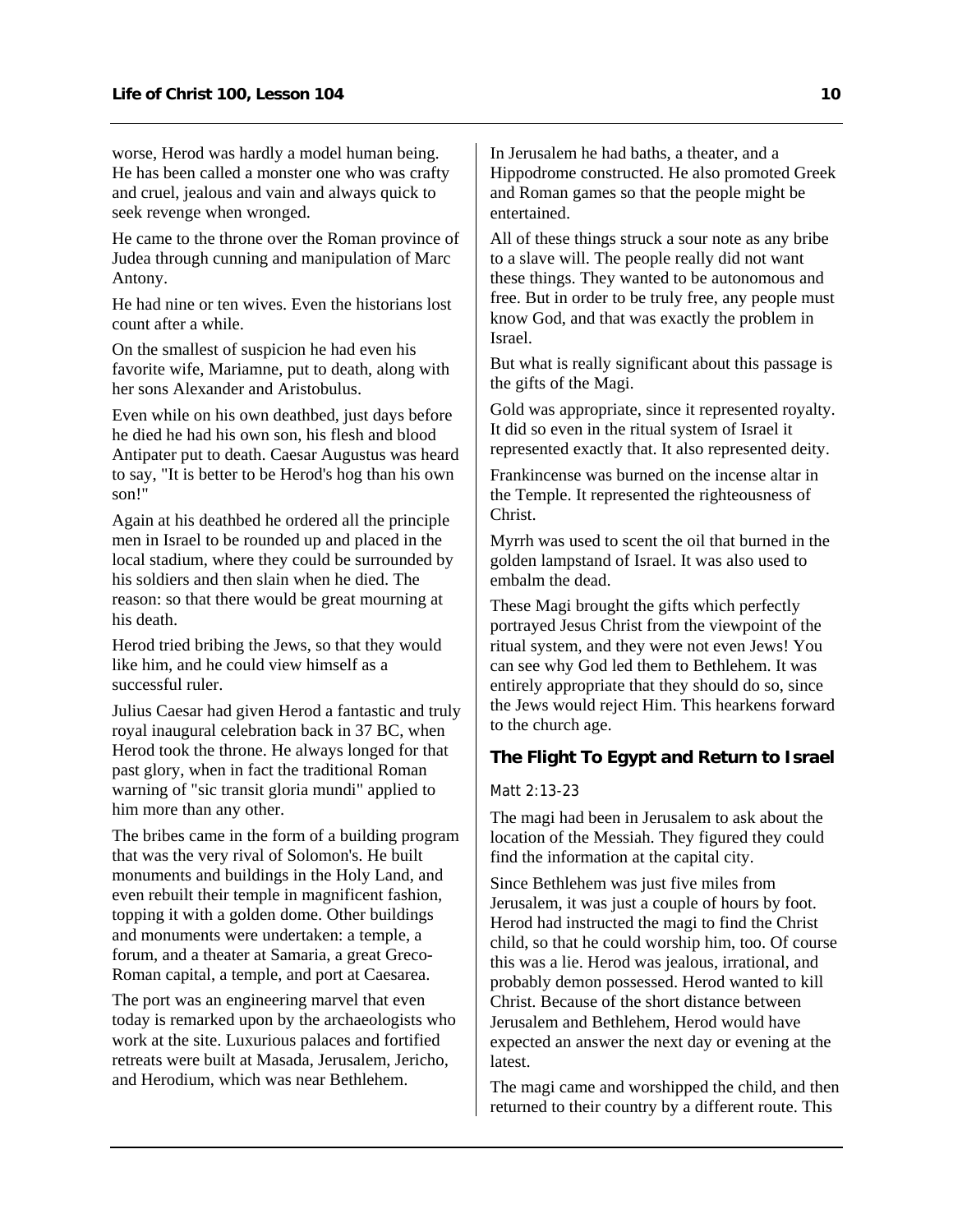would have given Joseph and Mary no time at all to prepare for the long journey to Egypt. It was more than 200 miles, and with a child just a few weeks old.

Joseph and Mary knew that their child was the Messiah, and they were experienced by now with angelic communication. This was no time to quibble they left that very same night.

Joseph and Mary and their child stayed in Egypt until the end of Herod, probably not more than a month.

Matthew is a great recorder of prophecy. Since he wrote his gospel to the Jews, he was always on the lookout for ways in which he could prove that Christ truly was the Messiah.

For this event, Matthew draws on Hosea 11:1, which records the call of Israel from Egypt. The historical event was the Exodus of Israel under the guidance of Moses. The wilderness journey was an event which was celebrated in the three annual feasts. The Jews were constantly reminded of the events of that journey, because it was a great analogy for their spiritual lives and their national heritage.

The passover and the feast of unleavened bread reminded them of the beginning of their journey and salvation.

The Pentecost reminded them of the law giving at Mt. Sinai, and the importance of the Word in their spiritual lives.

The feast of tabernacles reminded them of their failure in the desert.

The historical event of the Exodus also stood as a prophecy pertaining to the life of Christ. The call is facilitated by an angel, and through Christ's parents. It is interesting to note that Hosea substitutes 'son' for 'Israel', the king for his subjects. Just as Israel would have its beginning in Egypt, so also would their king, Jesus Christ. This was another great reason to believe in Christ as the Messiah.

Herod understood [IDO.N] that he had been tricked by the magi. They never came back, and so he assumed that they were making fun of him, ridiculing him [EMPAIZO]. In reality, the magi simply obeyed the word of the angel which guided them, but Herod took the thing as a dirty trick. The word emphasizes Herod's perception of the event.

Because of his perception of the event, Herod was very enraged.

The word for rage here is ETHUMO.THE., which is similar to Joseph's anger at hearing about the pregnancy of marriage. There, the word was enthumeomai, or inward anger. Joseph did a slow burn.

Here, the word is modified by the adverb LIAN, which strongly magnifies the emotion. Herod does a fast and violent burn.

Herod's anger, together with his jealousy for the Messiah, made him a virtual humanization of the devil himself.

This would motivate him to murder all the male children, two years old and under, in and around Bethlehem.

The number of children was not all that many by holocaust standards. There probably were not much more than twenty or so.

The word for murder is ANAIREO, which means to snatch away violently. It is a Greek word for illegitimate killing.

Herod had little information on the child Messiah, and that is why he calculated [E.KRIBO.SEN] the age of the child as 2 years or less.

The magi had seen the star some two years before, and so he assumed that the child may have been born then. Of course, we understand that Christ was only six or eight weeks old at the time, but Herod did not know that. That is why he was so liberal in his murderous decree.

Herod sent [APOSTELLO] to have the children killed. He was a powerful man, and he had others do the dirty work for him.

Again, a prophecy is fulfilled here, and Matthew is kind enough to record it. Jeremiah 31:15 finds its fulfillment here.

The prophecy there has to do with the exile of the southern kingdom of Judah.

Ramah was just to the north of Jerusalem, and on the exile route to Babylon. It was a high place, and it was here that it was likely that the children and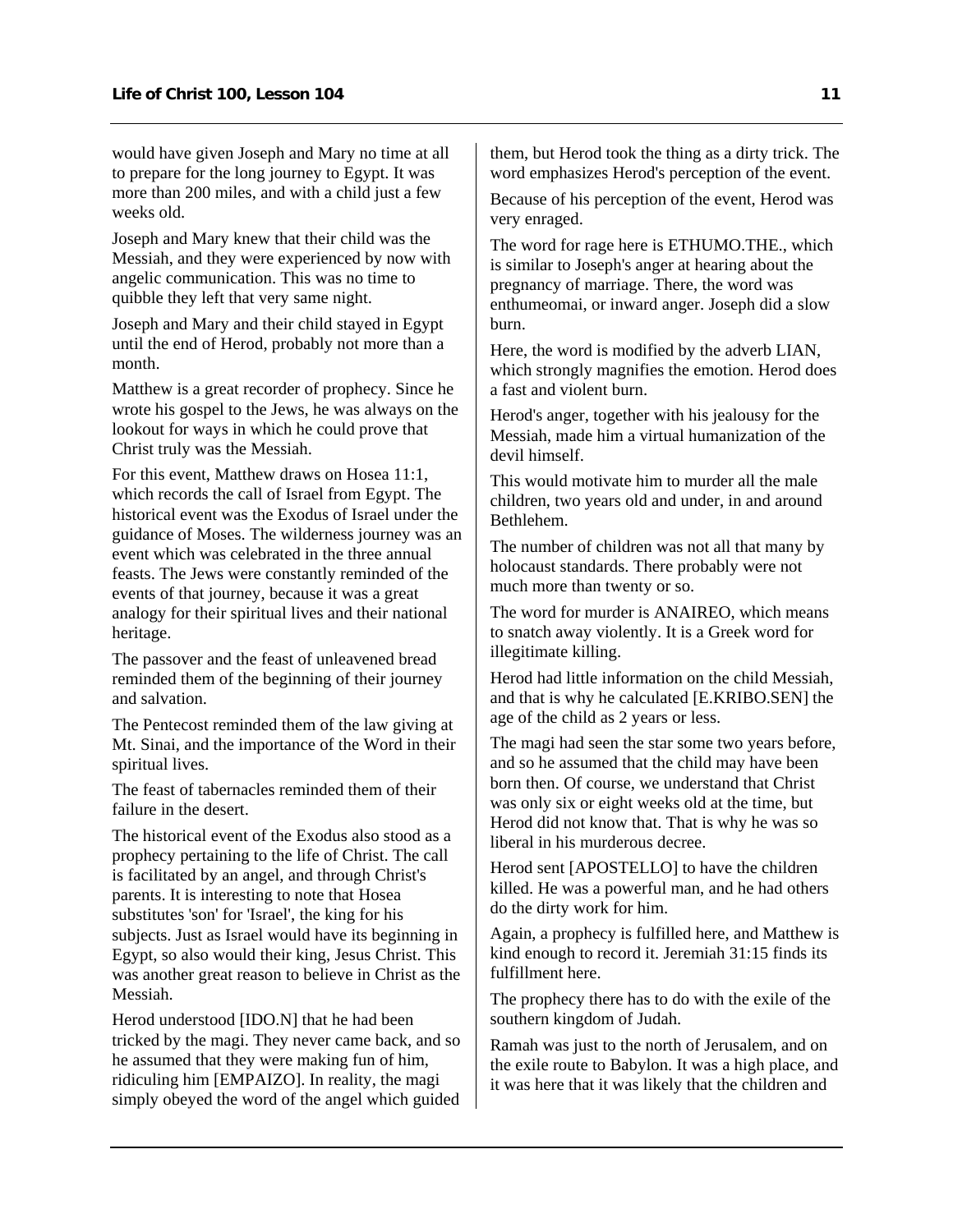<span id="page-13-0"></span>the aged who would not be able to make the journey would be killed.

There was great weeping that day by the women of Judah.

Rachel was the wife of Jacob (Israel), and so she came to represent the women of God's chosen nation.

And now Bethlehem is another Ramah. Bethlehem also was a city on a hill, just like Ramah to the north. Ramah meant 'height' or 'high place'. And Bethlehem is a place where children are murdered. The women are crying out loud, and mourning for their children. This is the kind of hard grief, where you do not want someone around you, because it is so very painful.

This is the record of the return of Joseph and Mary and Christ to Israel.

Joseph was guided in two ways: first, to return to Israel, and second to avoid the region of Judea and to go north to Nazareth. The immediate reason to go to Nazareth was to avoid Herod's son,

Archelaus. The act of avoidance fulfilled another prophecy concerning the Messiah.

Herod did not last much more than a few weeks after his murder of the children in and around Bethlehem.

His death went like this: (ugly people die ugly deaths)

When it was apparent that he was going to die, and even Herod understood that he was on his own deathbed, he ordered that his own son, Antipater to be slain for no good reason.

Just a day or two later, he ordered that all the principle men of the nation be gathered in the hippodrome (horse racetrack) and surrounded by soldiers.

These soldiers were ordered to kill these men when he died, so that there would be much mourning in the land at the time of his death. The order was never carried out.

Archelaus was also anti-Semitic, and during his reign he would slaughter thousands of Jews, until he was deposed and exiled to Vienna, where he died.

The death of the children around Bethlehem caused an uproar, and since Jesus, Joseph, and Mary left at night and in a hurry, it was probably assumed that Jesus died there as well, since they never returned to Bethlehem.

Up until this point, there had been a lot of hoopla over the birth of Christ and John the Baptist. They were already mini-celebrities.

The assumed death of Christ allowed Him to grow up in Nazareth in a quiet way, without the bother of the masses, and without other satanically inspired attempts on His life.

## **The Early Life of Christ**

**Luke 2:40** "Now the child was growing and being made strong being filled with wisdom, and the grace of God was upon Him."

The noun PAIDION describes Christ. It depicts a child from the viewpoint of trainability. This stage began when the child was eight days old, and continued until adulthood (which was the early teens at the time).

The first two verbs describe the early life of Christ:

- EUXANEN is from AUXANO, which means to grow. It is in the imperfect tense, which portrays a past action occurring over a duration of time. This is in the active voice, which portrays the child as the source of the action. It is a reference to the physical growth of Christ's body. Since this verb is often used to describe the growth of plant life, you could loosely translate this "He grew like a weed."
- EKRATAIOUTO is from KRATAIOO., which means to strengthen, or empower. It is in the passive voice showing that the child did not produce this action. This verb is in the imperfect tense, showing the past action over a duration of time. This is a reference to the spiritual growth of Christ.

The idea of Christ's spiritual growth is further strengthened by the modal participle PLE.ROUMENON.

- A modal participle reveals the manner in which the action of the main verb occurs.
- This participle shows that the strengthening of Christ occurred through His filling with wisdom.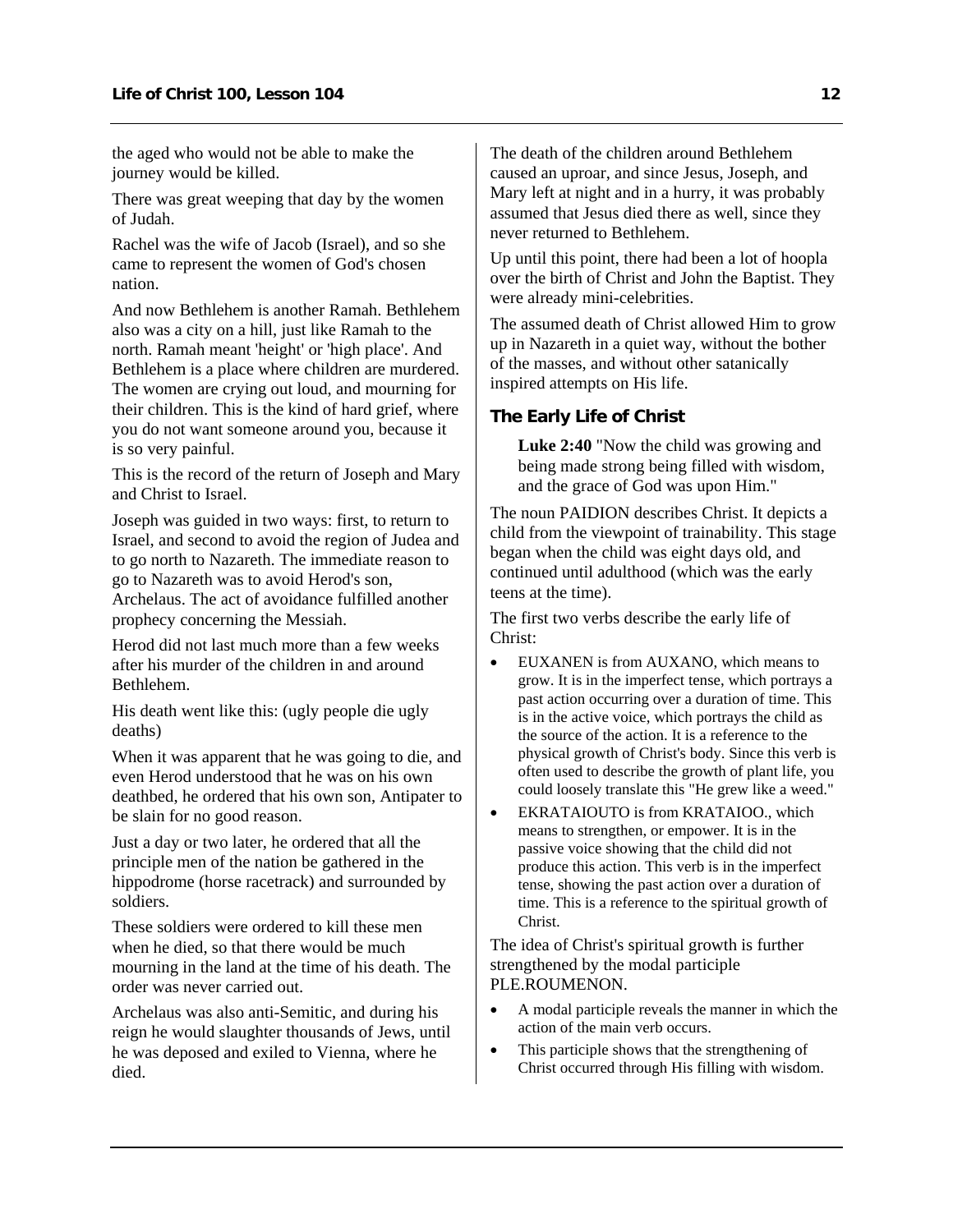- The participle is in the present tense, so its action occurs at the same time as the action of the strengthening.
- The basic meaning of PLEROO is "to fill to the point of overflowing". It leaves no part of the vessel unfilled.

The substance of the filling is SOPHIA, or wisdom. SOPHIA is applied truth; truth that has become a real part of the person's life not just a theory but much more an application. Christ was made strong, being filled with wisdom.

A final note is made about Christ's childhood: "and the grace of God was upon Him."

- The preposition EPI plus the accusative of the personal pronoun AUTO portrays a motion that reaches its goal completely. It shows that the grace of God completely reached its goal in Jesus Christ.
- During the childhood of Christ, the grace of God fully attained its goal in Him. It reached its maximum potential through His appropriation of it. Even as a child, Christ was perfect.

General principles of Jewish child raising during the time of Christ.

Since a child was renamed a PAIDIA at eight days of age, it revealed their attitude that children were to be trained from the youngest stage of infancy.

The religious education of children began as soon as they could speak. The child's earliest vocabulary included doctrinal terms. This early religious education was done by the mother more often than not. Of course, our Lord could not have found a greater teacher than his own mother she was a great believer. Instruction in the Law fell to the father of the house it was his duty to instruct the children in the keeping of the Law.

The schooling of children was almost exclusively religious by nature. General education and vocational training came later. This religious training took place in the local synagogue under the tutelage of a Rabbi. The purpose of these schools was as follows (Edersheim, pp. 231232):

- to keep children from all contact with vice;
- to train them in humility, even when the bitterest wrong had been received;
- to show sin in its repulsiveness, rather than to terrify by its consequences;
- to train to strict truthfulness;
- to avoid all that might lead to disagreeable or indelicate thoughts;
- to do all this without showing partiality, without either undue severity, or laxity of discipline, and with judicious increase of study and work with careful attention to thoroughness in acquiring knowledge.

Until age ten the Bible was exclusively the textbook, from ten to fifteen the Mishnah, which was the traditional oral teachings of the Jews. It was largely philosophical by nature. Its equivalent would be systematic theology.

After age fifteen the young man could divert his studies to vocation or continue with his higher religious education. This determination was made on the basis of the aptitude of the individual.

Perhaps because of the strong Pharasaic influence, the first book studied by children was Leviticus, the laws and ordinances for Israel's spiritual and national life.

The home was the seat of the ritual.

- Many times each day the child was reminded of the importance of God's Word through the mezuzah, which was attached to the door frame of every Jewish home. This device held a small parchment the outside of which was inscribed with the name of God. On the inside was written Deut 6:49 and 11:1321. The Jews would touch the mezuzah every time they passed the threshold, and then kiss the fingers that touched it as a reminder of the importance of application.
- Every sabbath there were preparations made by the family to remind them of their responsibility in relationship with God.

The yearly schedule of feasts was a great aide in teaching the character and plan of God. Since it was on a yearly schedule the level of inculcation was high. Think about our holiday schedule.

It is clear from Christ's ministry that He knew the Old Testament far better than any of His peers.

Remember from our dispensational constants two things:

That spiritual growth is always through faith perception and testing through adversity and prosperity. This is exactly how Christ grew strong. That he was being filled with wisdom meant that the perception and inculcation had to take place beforehand.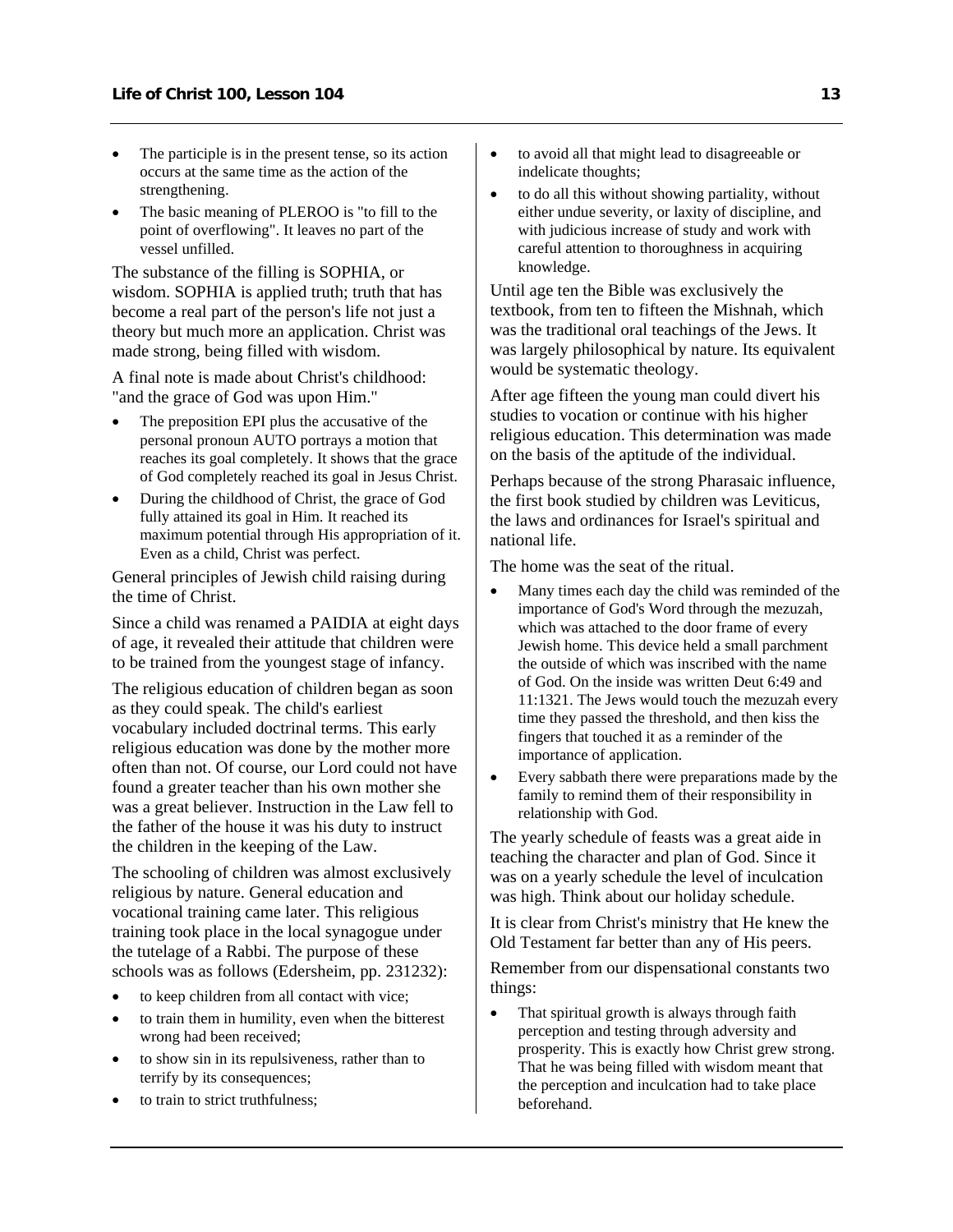<span id="page-15-0"></span>That the character and sufficiency of God are always the issue. And so they were for Christ during His childhood. Imitation of God's character and reliance on Him are the very essence of SOPHIA.

## **The Event at the Temple**

#### Luke 2:41-50.

[Translations the author's from the Greek]

**Luke 2:41**, "And every year His parents used to go into Jerusalem for the feast of Passover."

This verse sets the stage for the story to follow. It shows the custom of Joseph's family with reference to the Passover feast.

The preposition KATA plus the accusative of HETOS means "every year".

The customary imperfect of the verb POREUOMAI is translated, "used to go"

The dative case of the noun HEORTE.S shows the reason for their annual trip to Jerusalem the passover feast.

As a matter of fact, it was the custom for all Jewish men over the age of twelve to do so. That Mary went when she was not required revealed her devout nature. The child Jesus was apparently left behind with friends or relatives until he was old enough to go.

**Luke 2:42,43**, "And when he became twelve, they went up according to the custom of the feast, and upon their return after the full number of days, Jesus the boy stayed in Jerusalem but His parents did not know it."

More attendant circumstances to the main story are related in these two verses. They actually form one sentence in the Greek. The style of the sentence is quite dramatic. The crucial details are withheld until the very end.

The first phrase determines the time of this episode: the culminative aorist of GINOMAI shows that twelve years in the life of Christ had already past. He was actually twelve and a few months. This was to be the first passover of the child.

Remember, Herod is dead, and the events of the nativity are now twelve years past.

• The excitement of the nativity is long past, obscured by the present sufferings of the nation.

The next phrase tells us that this year was no different than the others. They went up according to the custom of the feast. the verb ANABAINO is put into participle form, and this is a genitive absolute. It makes a parenthetical statement that gives necessary details, but the genitive absolute communicates that the details are not vital to the story. Luke is simply telling us an extra detail that is not really vital. "when they were returning from the feast (they went up first)" would be a good way to communicate this.

Next Luke says that Christ's parents were returning after the full number of days.

It was allowable for many to leave the feast before its completion if they had a ways to travel. The most important parts of the celebration were early in the week, so many families took advantage of the 'getaway' days. (Easter vacation at school). Joseph's family did not do this.

The full number of days is TELEIO.SANTO.N TAS HE.MERAS in the Greek. The participle is used in the temporal sense to show that they left long after many others. They stayed for the full feast regardless of the inconvenience, ostensibly to gain its full benefit. The aorist participle shows that they stayed the full number of days before they returned.

Luke next tells the real story: that Christ remained in Jerusalem while his parents left for Nazareth, and they did not know about it.

The articular infinitive HUPOSTREPHEIN with the preposition EN shows that it is during their return that they did not know that their son was with them.

The constantive aorist tense of the verb HUPOMENO describes Christ's decision to remain. It summarizes his entire stay into one whole.

Luke also makes it clear that Jesus is still just a boy by adding the word PAIS. He desires to remind us of this to show how extraordinary this boy was.

Under normal circumstances good parents would keep a close eye on their twelve year old son when they were on a trip.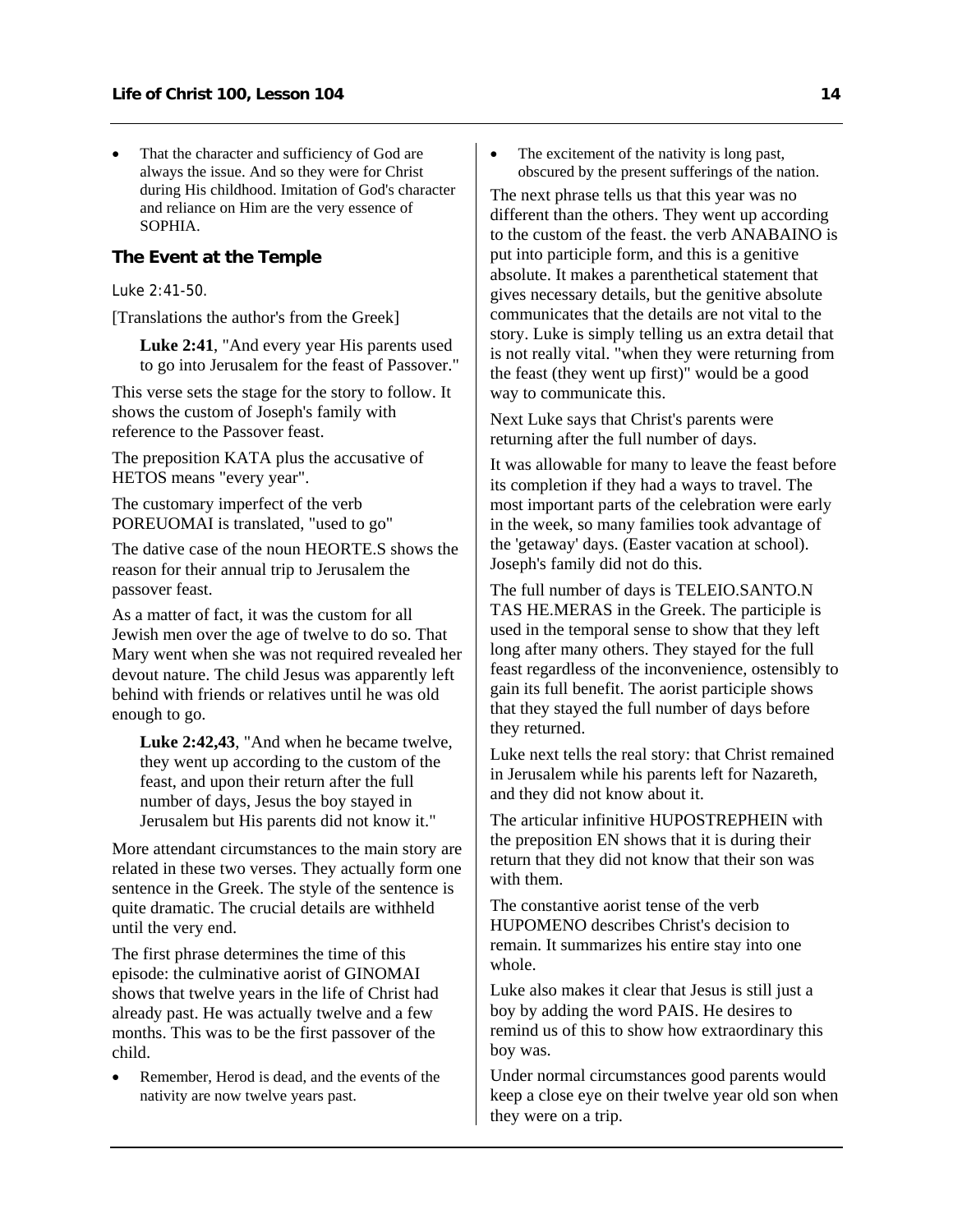Verse 44 heightens the drama, revealing the mistake of Jesus' parents and their action to rectify it.

**Luke 2:44**, "Now assuming him to be in the caravan they went for a day's journey they were seeking him among relatives and acquaintances."

The aorist participle nomisantes shows their wrong assumption, which preceded their wrong action. The action of an aorist participle precedes that of the main verb, which shows them looking for Him in the caravan as it went along. nomizo is a verb which reveals thinking that is still in the theory stage. Joseph and Mary's theory is that Jesus is in the caravan, en to sunodia.

- As many as two hundred thousand people would go up to Jerusalem for the feast. Great caravans with thousands of people would leave together for mutual protection since the roads were relatively unsafe.
- With so many people, it would be easy for one to get lost or not be seen for a while.
- Joseph and Mary trusted their son implicitly. Besides, he had just come of age by going to his first passover. He was now considered a man, wasn't he?

It was their decision to go along for a day's journey and seek for their son in the caravan. It would take at least a day to search thoroughly among so many people.

The word used for seek is the imperfect tense of ANAZE.TEO, which means to search for a fugitive or an escaped slave. The addition of the preposition ana onto the regular verb shows a great intensity of action.

They look among their relatives, and "known ones", or more properly, "acquaintances." They figure that the boy will be with someone they know are related to. Maybe he is with John, the son of Elizabeth and Zacharias, who would also have been at his first passover that year. Maybe with James and John the sons of Zebedee or Simon who would be called the Zealot. All of those families were most likely there, being devout and from the North.

**Luke 2:45**, "and not finding they returned to Jerusalem seeking him."

So far, one day of searching has passed, and still no Jesus.

The subjective negative adverb ME. is used to denote their failure. It allows the element of doubt in the matter. They did not find him, but neither were they sure that he was not with the caravan. Nevertheless, the percentages now lie with Jerusalem, and so they return.

The aorist tense of the participle HEURONTES confirms that their failure to find Jesus preceded their decision to return to Jerusalem.

Again the verb ANAZE.TEO is used to describe their desperate search for their son. Israel at this time was not the safest of places, and they had already come so close to losing their son right after he was born. These things no doubt heightened their fears.

In verse 46, Luke narrates the reunion of the child and his parents.

**Luke 2:46**, "and it came about after three days they found him in the temple sitting in the midst of the teachers and listening to them and questioning them."

The three day period is significant, very significant. The exact Greek phrase is META HE.MERAS TREIS it shows the completion of three full days. This is used elsewhere in Scripture as a prediction of the amount of time that Christ's body would spend in the tomb.

**Mat 12:40**, "for just as Jonah was three days and three nights in the belly of the sea monster, so shall the Son of Man be three days and three nights in the heart of the earth."

**Mk 8:31**, "And he began to teach them that the Son of Man must suffer many things and be rejected by the elders and the chief priests and the scribes, and be killed, and after three days rise again."

**John 2:19**, "Jesus answered and said to them, 'Destroy this temple, and in three days I will raise it up.'"

Mary, after Christ's death some twenty two years later, would recall this event. How clear it must have been to her that while Christ was gone He was about the things of the Father.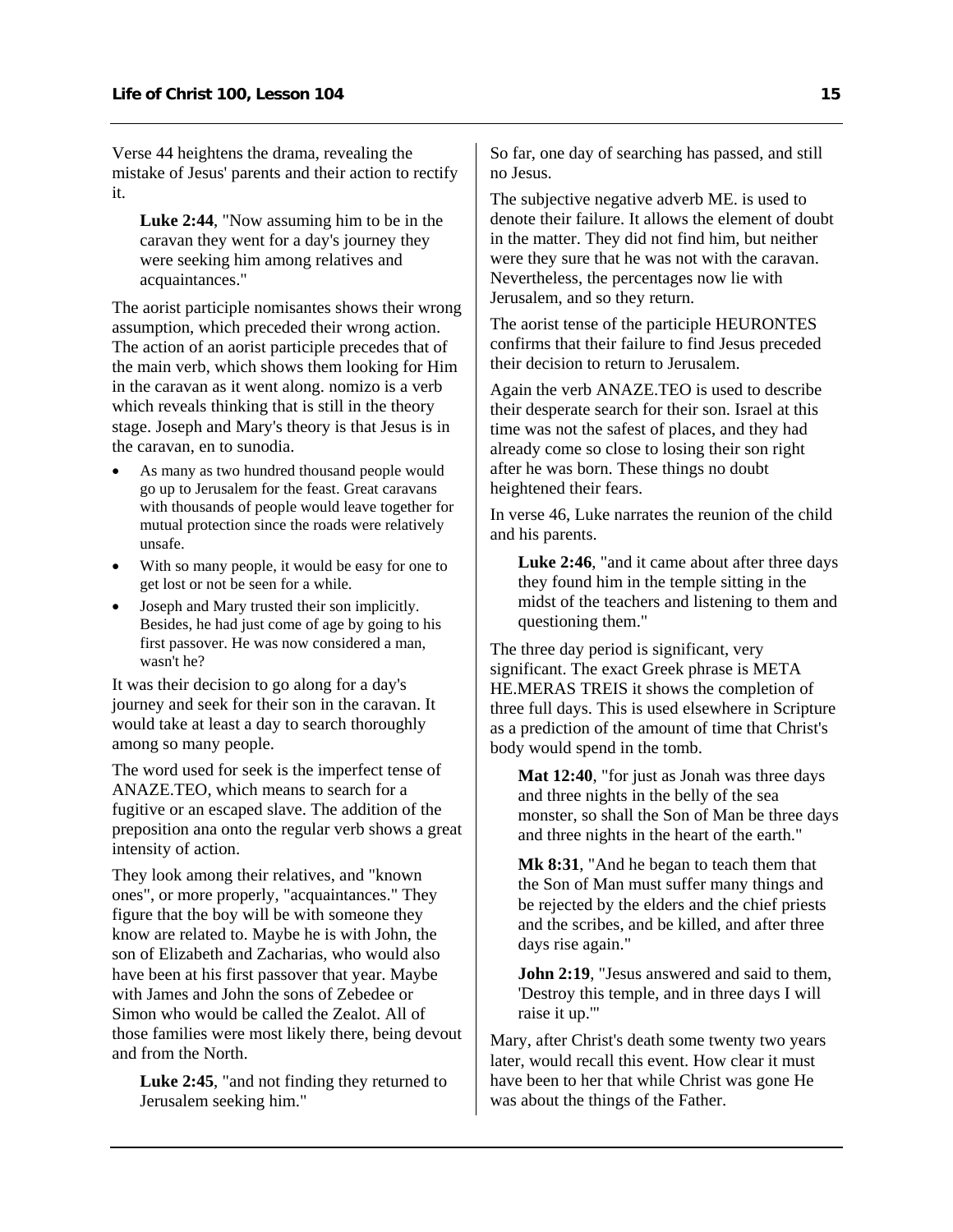At the passover, 30 A.D. Christ would die and His body would lie in the tomb for three days and nights. During that time His soul would be attending to the Father's business, making the great proclamation TETELESTAI to the fallen angels in prison under the earth, 1 Pet 3:19.

It is clear that Luke interviewed Mary or someone close to her in order to learn of this episode in the life of Christ. The information could not have come from any other source.

The days lay out as follows:

- Day one: Joseph and Mary stay in the caravan and search for Him as they travel north.
- Day two: travel back to Jerusalem.
- Day three: search in Jerusalem.
- Day four: find Christ in the temple.

The circumstantial participle KATHEZOMENON shows the circumstances in which they found their Son sitting EN MESO TO.N DIDASKALO.N 'in the midst of the teachers'. didaskalon denotes a teacher with authority, an expert in the study of the Mosaic Law. This and the following two participles are in the present tense, indicating that all this was going on at the moment that his parents found him.

Two other circumstantial participles spell out what Jesus was doing while he sat.

- AKOUONTA AUTO.N listening to them. The genitive case of auto.n indicates that He listened with humility.
- EPERO.TO.NTA AUTOUS questioning them. EPERO.TO.NTA portrays a very intense questioning. Here not in the sense of aggressiveness, but in the depth and detail of the questions themselves. That the student should interrogate the teachers is a remarkable thing in itself!

In His humanity our Lord still had much to learn. Up to this point he had learned all that he possibly could, but there was more to go with each passing moment. Remember that in the incarnation the deity and thus the omnipresence and omniscience of Christ is completely restricted.

Christ in his humanity was finite and limited in what he could know and apply. The creature is always finite.

Verse 47 reveals the response of the teachers to the knowledge of Christ.

**Luke 2:47**, "Now everyone who heard him was astonished by his perspicacity and his answers."

This comment seems to be an aside to the drama of Christ being lost and then found by his parents, but in a way it is the real story. This is a mile marker in Christ's young life it gives us a brief check on his ability to perceive and apply the truth.

First is the response of the hearers: they EXISTANTO "were astounded."

- Usually amazement is short-lived; a surprise hits, the amazement comes, and then it is gone as quickly as it came. Not so here. The imperfect tense of EXISTE.ME shows that the boy's listeners were in a constant state of amazement.
- EXISTE.MI means to stand outside of oneself. It shows that you are beside yourself with surprise, amazement, etc. It is even used to show a state of befuddlement or even psychosis. Luke makes a joke here: Christ's listeners are stunned to the point of unthinking about His thinking!

The object of the teachers' amazement is twofold.

- The SUNESIS of Christ. This summarizes His perceptive ability with reference to spiritual matters. In essence it reveals the function of Jesus' human spirit. It is definitely a function of the heart the kind of thinking that immediately precedes application. Naturally this includes belief. This understanding only comes from the grace of God, and not the power of man, Eph. 3:4 and 2 Tim 2:7.
- His answers, described by the word APOKRISESIN. Interestingly enough, this word comes from a compound which literally means 'from the source of judgment'.
- Of course, the teachers cannot see our Lord's thought processes, but they can listen to His answers. From his answers they deduce His fantastic thought processes.

**Luke 2:48**, "and seeing him they were thunderstruck and his mother said to him, "Child [TEKNON] why have treated [done] us in this manner? Behold your father and I searched for you in torment."

To begin with, the astonishment of Joseph and Mary is not due to the spiritual discussion which is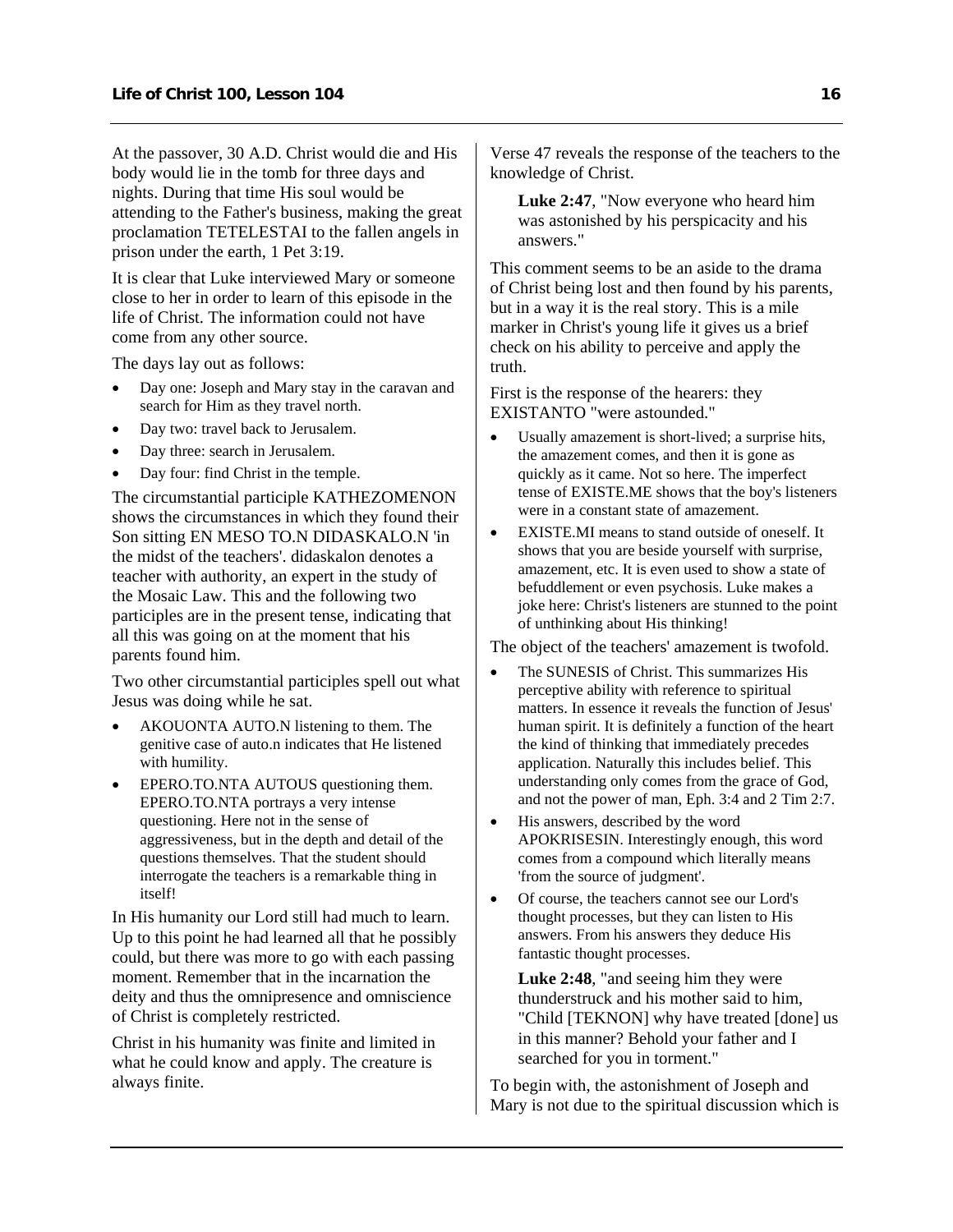going on as they arrive. They are amazed that they have found him at all they were at the point of giving up. If they were amazed in the same manner as the teachers, their response would have been in that category. There is a certain agony in finding that which is lost, even when it is found intact. Joseph and Mary experience just such an emotion.

Mary is the one who speaks. Joseph may have spoken but it is not recorded here. She definitely rebukes her son, but that rebuke is definitely wrong.

She calls him TEKNON this is not a term of respect it is the neutral child appellation, but it has no reference to authority. Mary assumes that her child is wrong because of the way that she suffered.

Mary adds an adverb to describe their mental attitude during the search ODUNO.MENOI. This is the present passive participle of ODUNO.MAO., which functions as an adverb to describe their mental attitude. The search was full of doubt and mental agony. The verb literally describes the agony that comes from burning. They were out of fellowship while they were searching.

Parents: there will be times when you agonize over your children. Your attitude is your responsibility, regardless of what your children do. Whatever your children do, right or wrong, your bad attitude is your fault, and never, ever theirs.

Verse 49 gives Christ's reply to the accusation of his mother.

**Luke 2:49**, "and he said to them, "Why were you seeking me? Did you not know that it is necessary for me to be about the things of my Father?"

First there is a legitimate question. 'Why were you seeking me?' It is wonderful to notice that he does not judge his parents. He does not use the compound verb for the desperate search, nor does he use the adverbial participle for mental torment. He asks why they searched for him at all, when they should have known all along where he was. Christ uses the objective negative adverb OUK to indicate that there is no doubt that they should have looked at the temple first.

Although they assumed [NOMIZO] him to be in the caravan, they should have assumed him to be in the things of the father.

EN TOIS TOU PATROS MOU should be translated 'about the things of my father.' Not 'in my father's house'. The word OIKOS [house] is not in the text.

The word DEI describes the higher calling of the boy. It shows a moral necessity for him to be about the things of his father. The things of the father have to do with faith perception of the truth also consistent with verse 40 and its record of Christ's childhood of wisdom.

This is the first indication of Christ's selfawareness of His essence and mission in life. It is likely that He knew it long before this, but this is our indicator of its existence at age 12.

From at least age 12 Christ was aware that he was the son of God. It is also apparent that it was necessary for Him to upgrade his education by speaking with the teachers at the temple.

Joseph and Mary's response to Christ's truthful statement is recorded in verse 50.

**Luke 2:50**, "and they themselves did not understand the statement which he spoke to them."

The verb SUNIE.MI is used to denote that the statement [RHE.MA] had to be understood on a spiritual level. Joseph and Mary are not using their spiritual frame of reference for this incident.

The negative adverb OUK shows that their misunderstanding was complete they missed the boat they didn't even find the dock in fact, they were not even near the water.

Joseph and Mary are so wrapped up in their own pain that they cannot see that not only did they mistakenly assume that Christ was in the caravan, but also there was absolutely nothing wrong with what the boy did in staying at the temple. Their rationale is irrational: because they suffered, they assumed him wrong.

It is not that they did not understand Christ's statement in an academic sense; it is just that they are so out of fellowship with God that they will not accept the conclusion of their son. To accept his conclusion is to admit their wrong, and that is